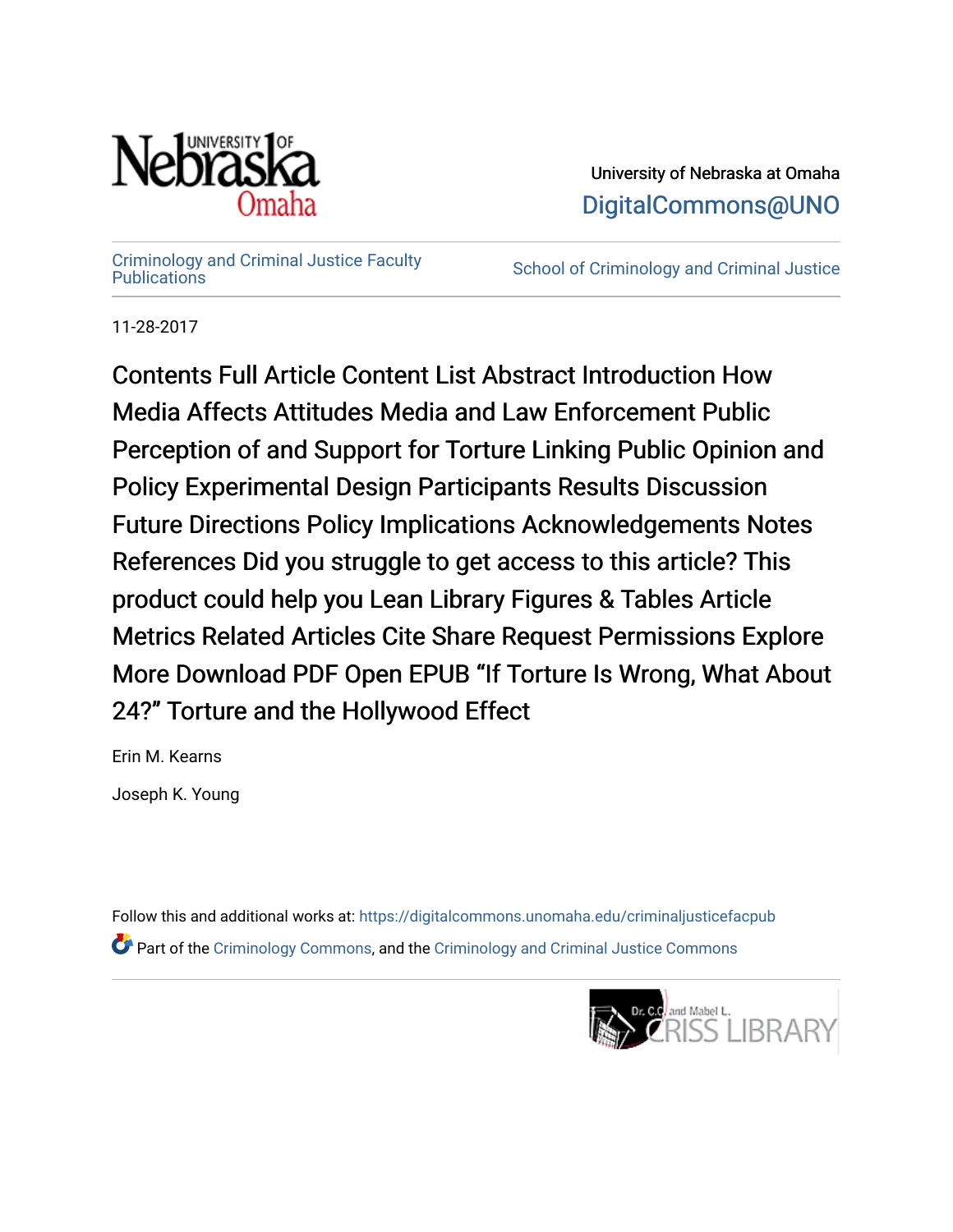# **"If Torture Is Wrong, What About** *24***?" Torture and the Hollywood Effect**

# **1. Erin M. Kearn[s1](https://journals.sagepub.com/reader/content/1762545c3a7/10.1177/0011128717738230/format/epub/EPUB/xhtml/index.xhtml#aff1-0011128717738230)**

# **2. Joseph K. Youn[g2](https://journals.sagepub.com/reader/content/1762545c3a7/10.1177/0011128717738230/format/epub/EPUB/xhtml/index.xhtml#aff2-0011128717738230)**

1University of Alabama, Tuscaloosa, AL, USA 2American University, Washington, DC, USA

## **Abstract**

Since 9/11, entertainment media has focused on depictions of terrorism and counterterrorism. How do dramatic depictions of counterterrorism practices—specifically torture—affect public opinion and policy? Using a mixed within-subjects and betweensubjects experimental design, we examine how framing affects support for torture. Participants (n = 150) were randomly assigned to a condition for dramatic depictions showing torture as (a) effective, (b) ineffective, or (c) not present (control). Participants who saw torture as effective increased their stated support for it. Participants who saw torture—regardless of whether or not it was effective—were more likely to sign a petition on torture. We discuss the policy implications of our findings on how framing affects opinion and action regarding torture.

## **Keywords**

1. Media, violence, public opinion, counterterrorism, torture

## **Introduction**

Jack Bauer, the protagonist from television's *24*, seems to mostly get his man. Through dramatic depictions of heroism, while bending the rules, Bauer regularly subverts terrorism, mass destruction, and other horrid outcomes for the U.S. government and its people. Some of the situations Bauer solves seem outlandish. Fans would acknowledge this and suggest 24 and other similar shows are solely for entertainment.<sup>1</sup> It is not clear, however, the extent to which people believe that *24* provides any insight into counterterrorism.

Some military leaders, at least, took Bauer fairly serious. In February 2007, as counterinsurgency in Iraq began to shift in the U.S. and Iraqi government's favor, Brigadier General Patrick Finnegan traveled to Hollywood to meet with producers of *24* to persuade them to remove Bauer's illegal actions, such as torture, as they were having detrimental effects on the troops in theater.<sup>2</sup> The Parents Television Council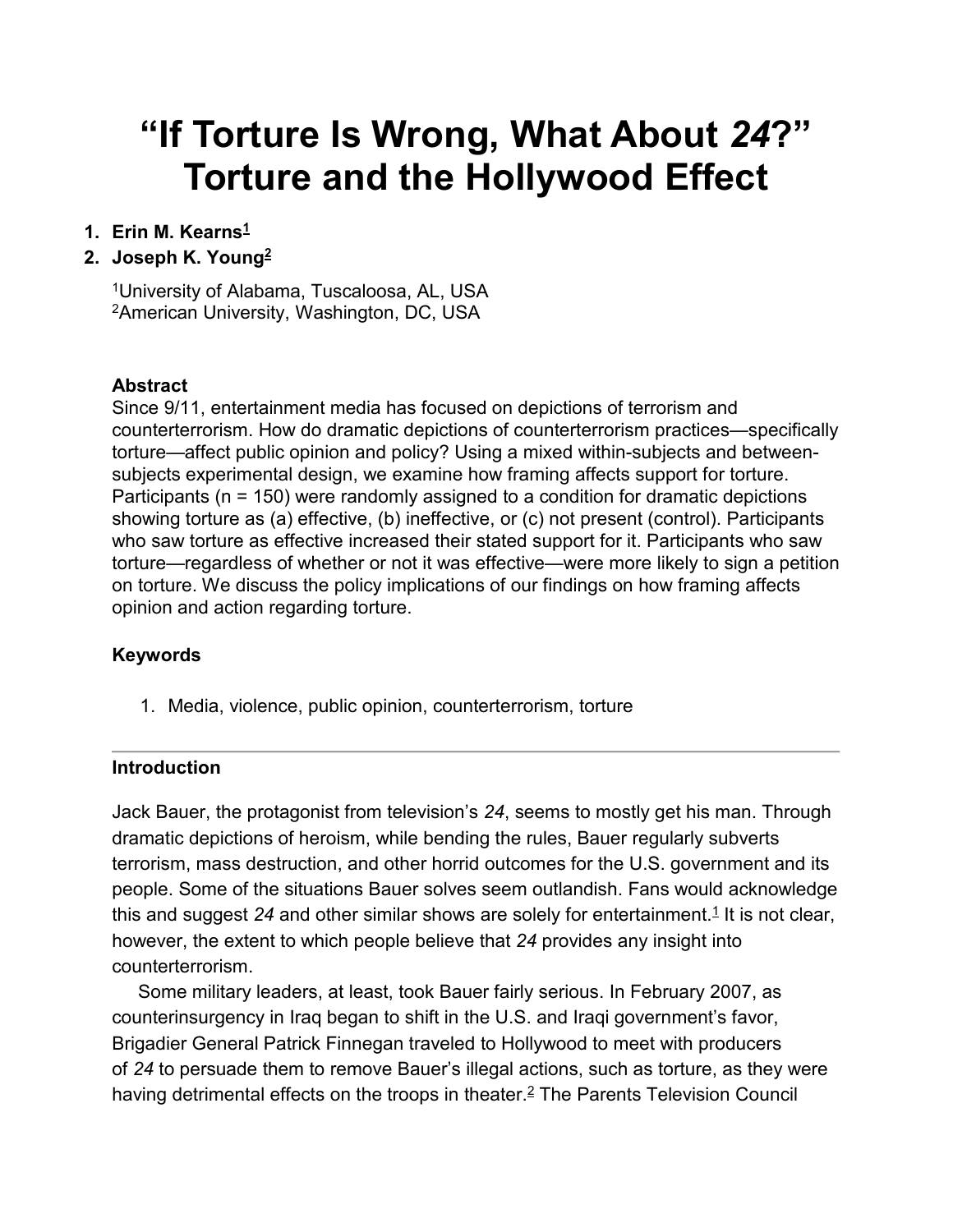found that in the five seasons of *24*, there were over 60 scenes depicting torture and that the number of torture scenes in the media jumped in the 4 years following 9/11 (also see [Flynn & Salek, 2012;](https://journals.sagepub.com/reader/content/1762545c3a7/10.1177/0011128717738230/format/epub/EPUB/xhtml/index.xhtml#bibr19-0011128717738230) [Prince, 2009](https://journals.sagepub.com/reader/content/1762545c3a7/10.1177/0011128717738230/format/epub/EPUB/xhtml/index.xhtml#bibr48-0011128717738230) for a detailed discussion).<sup>3</sup> Building on General Finnegan's suspicions, how are members of the American public affected by dramatic depictions of torture?

Our article is organized as follows: First, we engage with the literature on how media affects attitudes generally, how this pertains to views of law enforcement, and factors that affect attitudes about torture. We then discuss our methodological approach, sample, and analyses. We conclude with a discussion of our results, how this pertains to policy, and avenues for future research.

#### **How Media Affects Attitudes**

How an issue is framed can produce a predictable shift in a person's opinion on a given topic. Even when the change in framing is subtle, this can yield notable differences in how a person views the issue [\(Tversky & Kahneman, 1981\)](https://journals.sagepub.com/reader/content/1762545c3a7/10.1177/0011128717738230/format/epub/EPUB/xhtml/index.xhtml#bibr59-0011128717738230). In many cases, people accept the argument put forth and make a decision without questioning the logic of the argument itself. This is particularly likely when the person is unfamiliar with the underlying subject matter [\(Kahneman & Tversky, 1982\)](https://journals.sagepub.com/reader/content/1762545c3a7/10.1177/0011128717738230/format/epub/EPUB/xhtml/index.xhtml#bibr33-0011128717738230). Even when people are knowledgeable on an issue, framing the outcome as a gain (such as "lives saved") rather than a loss (such as "lives lost") can push people to supporting the gain perspective [\(Kahneman & Tversky, 1984\)](https://journals.sagepub.com/reader/content/1762545c3a7/10.1177/0011128717738230/format/epub/EPUB/xhtml/index.xhtml#bibr34-0011128717738230).

Of the myriad mechanisms through which issues are framed, television is one of the most ubiquitous. The average American adult watches over 24 hours of television each week. $4$  In terms of news media, the adage "if it bleeds, it leads" suggests that news coverage tends to focus more on the negative stories. This may explain why people drastically overestimate the risk of negative outcomes like crime and terrorism (Nellis  $\&$ Savage,  $2012$ ).<sup>5</sup> Likewise, entertainment media tends to focus on sensational, attentiongrabbing storylines. As stories are increasingly told in this format versus face-to-face, storylines can be further removed from reality. Built on this, media can cultivate perspectives on issues with which the viewer has no direct experience. Thus, viewers construct a reality that may not truly exist in the real world [\(Gerbner, 1998\)](https://journals.sagepub.com/reader/content/1762545c3a7/10.1177/0011128717738230/format/epub/EPUB/xhtml/index.xhtml#bibr22-0011128717738230).

## **Media and Law Enforcement**

The proliferation of pop-culture media—namely television shows—on crime and reactions to it led to a scholarly debate on the impact that these media have on perceptions of law enforcement and other criminal justice–related outcomes [\(Callanan &](https://journals.sagepub.com/reader/content/1762545c3a7/10.1177/0011128717738230/format/epub/EPUB/xhtml/index.xhtml#bibr6-0011128717738230)  [Rosenberger, 2011;](https://journals.sagepub.com/reader/content/1762545c3a7/10.1177/0011128717738230/format/epub/EPUB/xhtml/index.xhtml#bibr6-0011128717738230) [Donahue & Miller, 2006;](https://journals.sagepub.com/reader/content/1762545c3a7/10.1177/0011128717738230/format/epub/EPUB/xhtml/index.xhtml#bibr12-0011128717738230) [Dowler, 2002;](https://journals.sagepub.com/reader/content/1762545c3a7/10.1177/0011128717738230/format/epub/EPUB/xhtml/index.xhtml#bibr14-0011128717738230) [Dowler & Zawilski, 2007\)](https://journals.sagepub.com/reader/content/1762545c3a7/10.1177/0011128717738230/format/epub/EPUB/xhtml/index.xhtml#bibr15-0011128717738230). How do media shape perceptions of law enforcement and the policies they use? Some,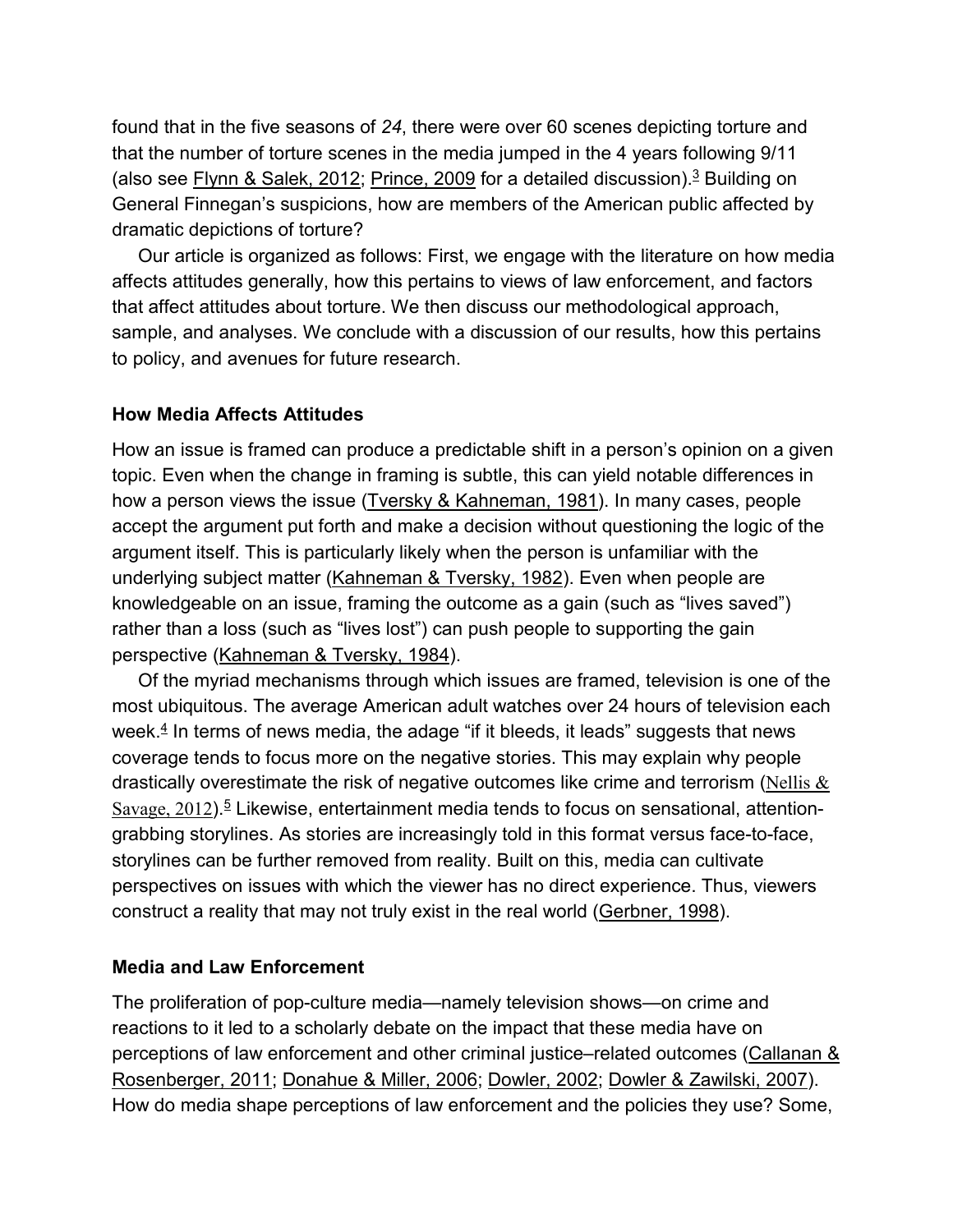like [Dowler \(2002\),](https://journals.sagepub.com/reader/content/1762545c3a7/10.1177/0011128717738230/format/epub/EPUB/xhtml/index.xhtml#bibr14-0011128717738230) argue that crime dramas do not affect public opinion about law enforcement and their practices. Numerous studies, however, have found that people's perceptions of law enforcement are affected by reports about police in the media [\(Graziano, Schuck, & Martin, 2010;](https://journals.sagepub.com/reader/content/1762545c3a7/10.1177/0011128717738230/format/epub/EPUB/xhtml/index.xhtml#bibr26-0011128717738230) [Miller & Davis, 2008;](https://journals.sagepub.com/reader/content/1762545c3a7/10.1177/0011128717738230/format/epub/EPUB/xhtml/index.xhtml#bibr37-0011128717738230) [Weitzer & Tuch, 2005](https://journals.sagepub.com/reader/content/1762545c3a7/10.1177/0011128717738230/format/epub/EPUB/xhtml/index.xhtml#bibr63-0011128717738230); [Wu,](https://journals.sagepub.com/reader/content/1762545c3a7/10.1177/0011128717738230/format/epub/EPUB/xhtml/index.xhtml#bibr64-0011128717738230)  [2010\)](https://journals.sagepub.com/reader/content/1762545c3a7/10.1177/0011128717738230/format/epub/EPUB/xhtml/index.xhtml#bibr64-0011128717738230) and dramatic depictions of law enforcement (Callanan & Rosenberger, [2011;](https://journals.sagepub.com/reader/content/1762545c3a7/10.1177/0011128717738230/format/epub/EPUB/xhtml/index.xhtml#bibr6-0011128717738230) [Donahue & Miller, 2006;](https://journals.sagepub.com/reader/content/1762545c3a7/10.1177/0011128717738230/format/epub/EPUB/xhtml/index.xhtml#bibr12-0011128717738230) [Donovan & Klahm, 2015;](https://journals.sagepub.com/reader/content/1762545c3a7/10.1177/0011128717738230/format/epub/EPUB/xhtml/index.xhtml#bibr13-0011128717738230) [Eschholz, Blackwell, Gertz, &](https://journals.sagepub.com/reader/content/1762545c3a7/10.1177/0011128717738230/format/epub/EPUB/xhtml/index.xhtml#bibr17-0011128717738230)  [Chiricos, 2002](https://journals.sagepub.com/reader/content/1762545c3a7/10.1177/0011128717738230/format/epub/EPUB/xhtml/index.xhtml#bibr17-0011128717738230)).

As the general public has limited interaction with the criminal justice system, people tend in part to base their opinions on media depictions of law enforcement ([Weitzer,](https://journals.sagepub.com/reader/content/1762545c3a7/10.1177/0011128717738230/format/epub/EPUB/xhtml/index.xhtml#bibr62-0011128717738230)  [2002](https://journals.sagepub.com/reader/content/1762545c3a7/10.1177/0011128717738230/format/epub/EPUB/xhtml/index.xhtml#bibr62-0011128717738230)). Media depictions of law enforcement may be particularly impactful on people who have not had contact with the police  $(Adoni & Mane, 1984)$  $(Adoni & Mane, 1984)$  $(Adoni & Mane, 1984)$ . Experience with and knowledge of interrogations in counterterrorism are even more rare. Building from this discussion, it stands to reason that members of the public rely heavily on media to form opinions of the practices that are effective and appropriate in counterterrorism.

# **Public Perception of and Support for Torture**

There has been a vigorous debate over appropriate counterterrorism practices, making studies on public perceptions of torture and behaviors in support of these beliefs salient. Some politicians advocate the idea that torture is a necessary evil in the war on terror ([Gearty, 2007](https://journals.sagepub.com/reader/content/1762545c3a7/10.1177/0011128717738230/format/epub/EPUB/xhtml/index.xhtml#bibr21-0011128717738230)). Yet the Senate Torture Report, senior members of the intelligence community, and a body of scholarship all conclude that torture is ineffective at gathering actionable intelligence and is strategically counterproductive ([Carlsmith & Sood,](https://journals.sagepub.com/reader/content/1762545c3a7/10.1177/0011128717738230/format/epub/EPUB/xhtml/index.xhtml#bibr8-0011128717738230)  [2009](https://journals.sagepub.com/reader/content/1762545c3a7/10.1177/0011128717738230/format/epub/EPUB/xhtml/index.xhtml#bibr8-0011128717738230); [Janoff-Bulman, 2007](https://journals.sagepub.com/reader/content/1762545c3a7/10.1177/0011128717738230/format/epub/EPUB/xhtml/index.xhtml#bibr32-0011128717738230); [Santucci, 2008\)](https://journals.sagepub.com/reader/content/1762545c3a7/10.1177/0011128717738230/format/epub/EPUB/xhtml/index.xhtml#bibr55-0011128717738230). Despite clear evidence that torture does not work, approximately half of the public still supports it.<sup>6</sup> Roughly, seven in 10 conservatives support torture while about the same number of liberals oppose it.

# *How Contextual Factors Affect Public Opinion on Torture*

In the past decade, scholarly attention on torture has peaked, especially in the context of counterterrorism. Research has focused on perceptions of the torture ([Carlsmith,](https://journals.sagepub.com/reader/content/1762545c3a7/10.1177/0011128717738230/format/epub/EPUB/xhtml/index.xhtml#bibr7-0011128717738230)  [2008](https://journals.sagepub.com/reader/content/1762545c3a7/10.1177/0011128717738230/format/epub/EPUB/xhtml/index.xhtml#bibr7-0011128717738230)) and how identity affects such perceptions [\(Piazza, 2015\)](https://journals.sagepub.com/reader/content/1762545c3a7/10.1177/0011128717738230/format/epub/EPUB/xhtml/index.xhtml#bibr46-0011128717738230), support for torture ([Gronke et al., 2010](https://journals.sagepub.com/reader/content/1762545c3a7/10.1177/0011128717738230/format/epub/EPUB/xhtml/index.xhtml#bibr28-0011128717738230)), perceptions of what constitutes torture ([Nordgren, McDonnell, &](https://journals.sagepub.com/reader/content/1762545c3a7/10.1177/0011128717738230/format/epub/EPUB/xhtml/index.xhtml#bibr41-0011128717738230)  [Loewenstein, 2011](https://journals.sagepub.com/reader/content/1762545c3a7/10.1177/0011128717738230/format/epub/EPUB/xhtml/index.xhtml#bibr41-0011128717738230); [Norris, Larsen, & Stastny, 2010\)](https://journals.sagepub.com/reader/content/1762545c3a7/10.1177/0011128717738230/format/epub/EPUB/xhtml/index.xhtml#bibr42-0011128717738230), why the use of torture persists despite arguments against it [\(Arrigo & Bennett, 2007\)](https://journals.sagepub.com/reader/content/1762545c3a7/10.1177/0011128717738230/format/epub/EPUB/xhtml/index.xhtml#bibr3-0011128717738230), and the efficacy of torture (e.g., [Carlsmith & Sood, 2009](https://journals.sagepub.com/reader/content/1762545c3a7/10.1177/0011128717738230/format/epub/EPUB/xhtml/index.xhtml#bibr8-0011128717738230); [Gray & Wegner, 2010;](https://journals.sagepub.com/reader/content/1762545c3a7/10.1177/0011128717738230/format/epub/EPUB/xhtml/index.xhtml#bibr25-0011128717738230) [Janoff-Bulman, 2007](https://journals.sagepub.com/reader/content/1762545c3a7/10.1177/0011128717738230/format/epub/EPUB/xhtml/index.xhtml#bibr32-0011128717738230); [Santucci,](https://journals.sagepub.com/reader/content/1762545c3a7/10.1177/0011128717738230/format/epub/EPUB/xhtml/index.xhtml#bibr55-0011128717738230)  [2008\)](https://journals.sagepub.com/reader/content/1762545c3a7/10.1177/0011128717738230/format/epub/EPUB/xhtml/index.xhtml#bibr55-0011128717738230). In addition to individual-level motivations for support for torture, research has also examined how institutions can change how people perceive the act. Although conventional wisdom suggested democracy and democratic institutions might have a palliative effect, [Rejali \(2009\)](https://journals.sagepub.com/reader/content/1762545c3a7/10.1177/0011128717738230/format/epub/EPUB/xhtml/index.xhtml#bibr50-0011128717738230) shows that these institutions often just shift the kind of torture used. In response to Rejali, [Conrad, Hill, and Moore \(2017\)](https://journals.sagepub.com/reader/content/1762545c3a7/10.1177/0011128717738230/format/epub/EPUB/xhtml/index.xhtml#bibr10-0011128717738230) argue that the type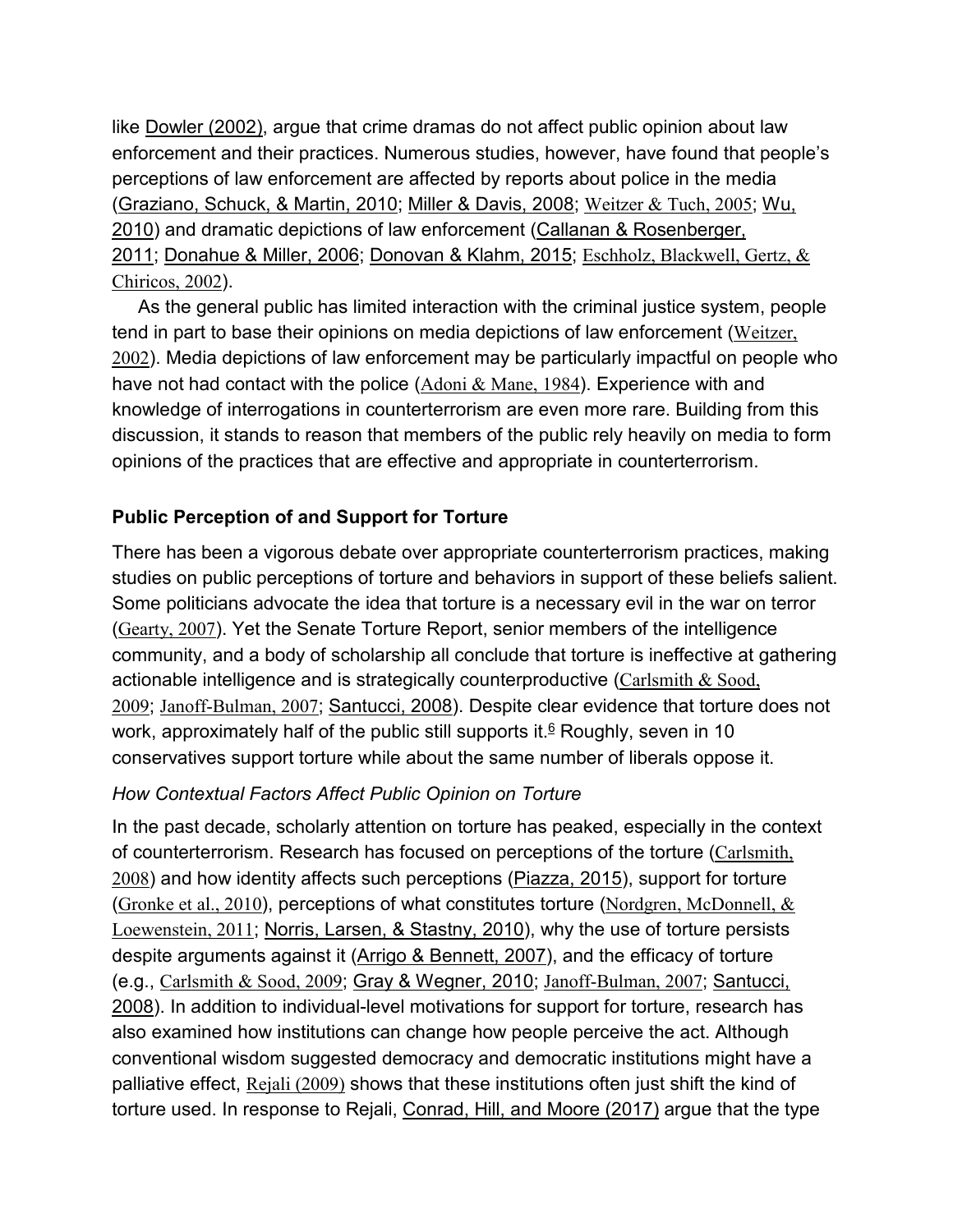of institutions matters. Beginning with the assumption that government torture is generally targeted at individuals who voters find threatening, they show that institutions that reflect public opinion—like electoral contestation—are associated with higher levels of torture. By contrast, institutions shielded from public opinion like strong, independent courts, will be associated with lower levels of torture.

Public opinion polls on torture frequently ask about the level of support in the abstract without examining other factors that can affect perceptions. Experimental research, however, shows that support for torture can be swayed by situational factors. Members of the public are more supportive of torture when the suspect is an out-group member ([Miron, Branscombe, & Biernat, 2010](https://journals.sagepub.com/reader/content/1762545c3a7/10.1177/0011128717738230/format/epub/EPUB/xhtml/index.xhtml#bibr38-0011128717738230); [Norris et al., 2010;](https://journals.sagepub.com/reader/content/1762545c3a7/10.1177/0011128717738230/format/epub/EPUB/xhtml/index.xhtml#bibr42-0011128717738230) [O'Brien & Ellsworth,](https://journals.sagepub.com/reader/content/1762545c3a7/10.1177/0011128717738230/format/epub/EPUB/xhtml/index.xhtml#bibr43-0011128717738230)  [2012;](https://journals.sagepub.com/reader/content/1762545c3a7/10.1177/0011128717738230/format/epub/EPUB/xhtml/index.xhtml#bibr43-0011128717738230) [Tarrant, Branscombe, Warner, & Weston, 2012\)](https://journals.sagepub.com/reader/content/1762545c3a7/10.1177/0011128717738230/format/epub/EPUB/xhtml/index.xhtml#bibr58-0011128717738230). These findings are consistent with social identity theory and appear to hold across social groups (Tajfel & Turner, [1979\)](https://journals.sagepub.com/reader/content/1762545c3a7/10.1177/0011128717738230/format/epub/EPUB/xhtml/index.xhtml#bibr57-0011128717738230). When the suspect is perceived to be guilty, people are also more likely to support torture  $(Carlsmith & Sood, 2009)$  $(Carlsmith & Sood, 2009)$  $(Carlsmith & Sood, 2009)$ , which mirrors views on quilt and punishment more broadly ([Golash, 2005](https://journals.sagepub.com/reader/content/1762545c3a7/10.1177/0011128717738230/format/epub/EPUB/xhtml/index.xhtml#bibr24-0011128717738230)). Greater geographic distance from the suspect also increases justification of torture [\(Gray & Wegner, 2010\)](https://journals.sagepub.com/reader/content/1762545c3a7/10.1177/0011128717738230/format/epub/EPUB/xhtml/index.xhtml#bibr25-0011128717738230), which suggests that people may engage in an "out of sight, out of mind" logic when torture is more abstract. Finally, people tend to be more supportive of psychological torture over physical torture ([Nincic](https://journals.sagepub.com/reader/content/1762545c3a7/10.1177/0011128717738230/format/epub/EPUB/xhtml/index.xhtml#bibr40-0011128717738230)  [& Ramos, 2011](https://journals.sagepub.com/reader/content/1762545c3a7/10.1177/0011128717738230/format/epub/EPUB/xhtml/index.xhtml#bibr40-0011128717738230); [Riva & Andrighetto, 2012\)](https://journals.sagepub.com/reader/content/1762545c3a7/10.1177/0011128717738230/format/epub/EPUB/xhtml/index.xhtml#bibr51-0011128717738230). This finding likely stems from the (incorrect) belief that physical torture is more painful and damaging than psychological torture ([Piwowarczyk, Moreno, & Grodin, 2000](https://journals.sagepub.com/reader/content/1762545c3a7/10.1177/0011128717738230/format/epub/EPUB/xhtml/index.xhtml#bibr47-0011128717738230); [Sanders, Schuman, & Marbella, 2009;](https://journals.sagepub.com/reader/content/1762545c3a7/10.1177/0011128717738230/format/epub/EPUB/xhtml/index.xhtml#bibr54-0011128717738230) [Vallacher,](https://journals.sagepub.com/reader/content/1762545c3a7/10.1177/0011128717738230/format/epub/EPUB/xhtml/index.xhtml#bibr60-0011128717738230)  [2007](https://journals.sagepub.com/reader/content/1762545c3a7/10.1177/0011128717738230/format/epub/EPUB/xhtml/index.xhtml#bibr60-0011128717738230)). In short, an individual's support for torture is not fixed. Rather, this body of research demonstrates that individual-level views on torture are largely contingent on contextual factors.

People tend to be unaware of their motivations for supporting torture. When people support torture, they often justify this belief on utilitarian grounds (Carlsmith  $&$  Sood, [2009](https://journals.sagepub.com/reader/content/1762545c3a7/10.1177/0011128717738230/format/epub/EPUB/xhtml/index.xhtml#bibr8-0011128717738230)). [Carlsmith \(2008\)](https://journals.sagepub.com/reader/content/1762545c3a7/10.1177/0011128717738230/format/epub/EPUB/xhtml/index.xhtml#bibr7-0011128717738230), however, found that although people abstractly support utilitarian policies toward torture, their behaviors often contradict their stated attitudes in favor of retributive motivations. Malleable perceptions of torture are a double-edged sword. On one hand, malleable perceptions of torture suggest that people can be convinced to oppose torture. On the other hand, research shows that these variations in support of torture often hinge on prejudices and the desire to punish others.

#### *Expert Opinion and Public Support for Torture*

Expert consensus is that torture does not work. Military interrogators say that torture is not an effective way to gather accurate and reliable information ([Janoff-Bulman, 2007](https://journals.sagepub.com/reader/content/1762545c3a7/10.1177/0011128717738230/format/epub/EPUB/xhtml/index.xhtml#bibr32-0011128717738230)). This was corroborated by the 2014 Senate Torture Report, which states that torture did not elicit actionable intelligence. Recently, the Secretary of Defense, James Mattis, spoke out in opposition to torture and in favor of rapport-building approaches.<sup>7</sup> Other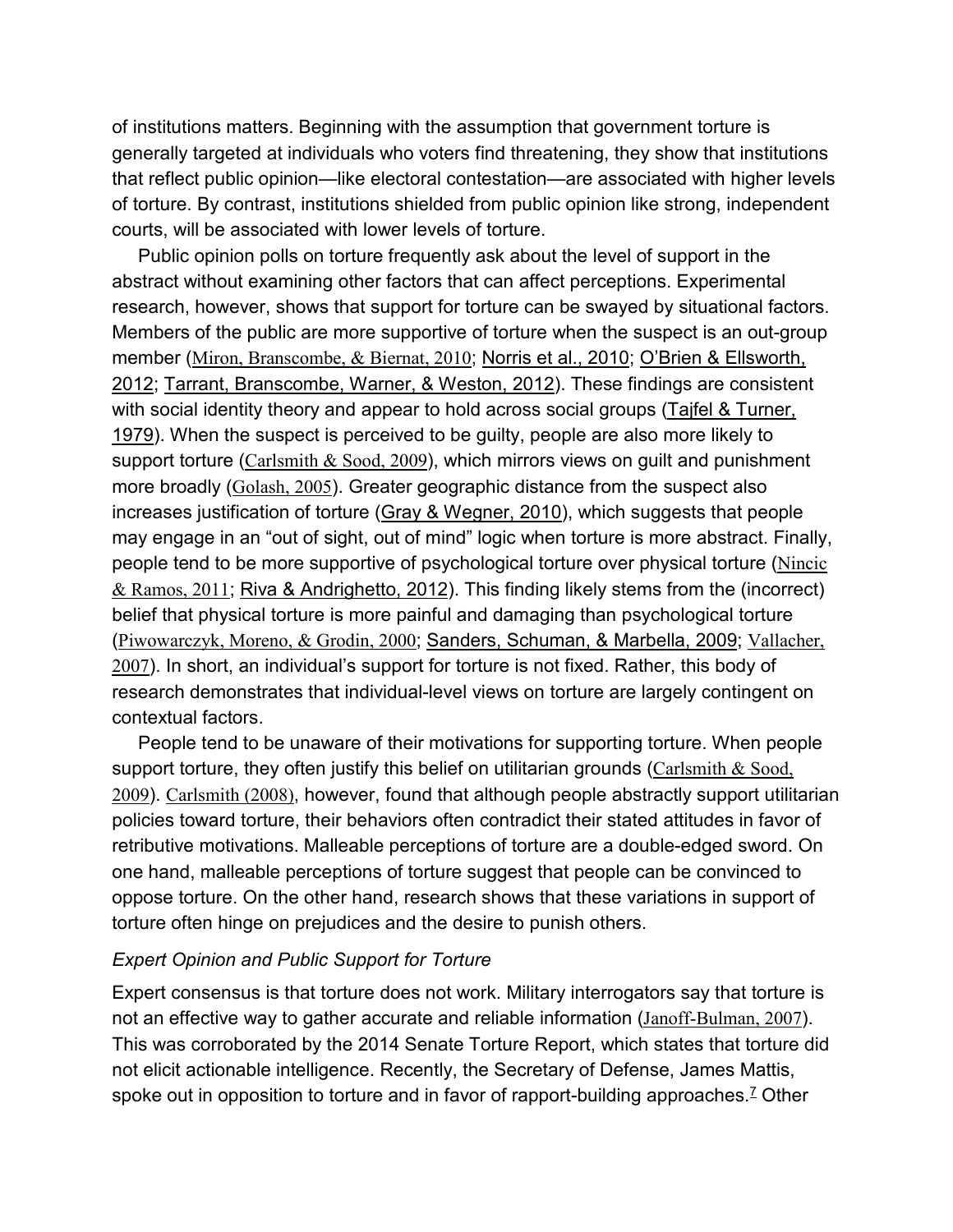vocal opponents of torture include Senator John McCain who was, himself, a victim of torture during the Vietnam War, and human rights groups like Amnesty International.

Experimental research suggests that accusatorial questioning increases the likelihood of confessions, both true and false, as compared with information-gathering questioning [\(Evans et al., 2013;](https://journals.sagepub.com/reader/content/1762545c3a7/10.1177/0011128717738230/format/epub/EPUB/xhtml/index.xhtml#bibr18-0011128717738230) [Meissner et al., 2014\)](https://journals.sagepub.com/reader/content/1762545c3a7/10.1177/0011128717738230/format/epub/EPUB/xhtml/index.xhtml#bibr36-0011128717738230). U.S. courts have long recognized that confessions obtained during duress are neither reliable nor Constitutional [\(Redlich, 2007\)](https://journals.sagepub.com/reader/content/1762545c3a7/10.1177/0011128717738230/format/epub/EPUB/xhtml/index.xhtml#bibr49-0011128717738230). Beyond these concerns, using torture may actually increase vulnerability to terrorism, the very thing that it is allegedly trying to prevent [\(Walsh & Piazza, 2010\)](https://journals.sagepub.com/reader/content/1762545c3a7/10.1177/0011128717738230/format/epub/EPUB/xhtml/index.xhtml#bibr61-0011128717738230). Despite clear expert opinion that torture does not work, many people still believe that it does or can. In fact, a recent Pew Research Center study shows that roughly half of the American public thinks that torture in counterterrorism is acceptable in certain situations.

#### *How Media Frames Torture*

Most people are only exposed to torture through media. Although many of these studies assess attitudes about torture, scholars have rarely addressed how media influence perceptions on torture specifically. However, research shows that entertainment media can increase perceptions of law enforcement effectiveness and decrease perceptions of false confessions under duress [\(Donovan & Klahm, 2015\)](https://journals.sagepub.com/reader/content/1762545c3a7/10.1177/0011128717738230/format/epub/EPUB/xhtml/index.xhtml#bibr13-0011128717738230), so media reasonably affects perceptions of torture as well. Particularly since 9/11, pop-culture media about terrorism and reactions to it has flourished (e.g., *24, Homeland, Quantico, Zero Dark Thirty*). When torture is shown in television and movies, there is generally a ticking time bomb scenario that yields the information desired by the torturer. [Janoff-Bulman \(2007\)](https://journals.sagepub.com/reader/content/1762545c3a7/10.1177/0011128717738230/format/epub/EPUB/xhtml/index.xhtml#bibr32-0011128717738230) states that this depiction "seems to fundamentally define how we think about and react to torture interrogations" (p. 431). [Horne \(2009\),](https://journals.sagepub.com/reader/content/1762545c3a7/10.1177/0011128717738230/format/epub/EPUB/xhtml/index.xhtml#bibr30-0011128717738230) among others, argues that such depictions of torture affect public perceptions of the efficacy of torture and may alter support for these tactics. People may assume that torture works when we show them a TV clip where it does [\(Kahneman & Tversky, 1982\)](https://journals.sagepub.com/reader/content/1762545c3a7/10.1177/0011128717738230/format/epub/EPUB/xhtml/index.xhtml#bibr33-0011128717738230). From this, we expect that support for torture will be tied to how effective it appears in media:

**Hypothesis 1 (H1):** When torture is depicted as *effective*, support for the practice will increase.

**Hypothesis 2 (H2):** When torture is depicted as *ineffective*, support for the practice will decrease.

**Hypothesis 3 (H3):** When torture is *not depicted (control)*, support for the practice will not change.

1.

2.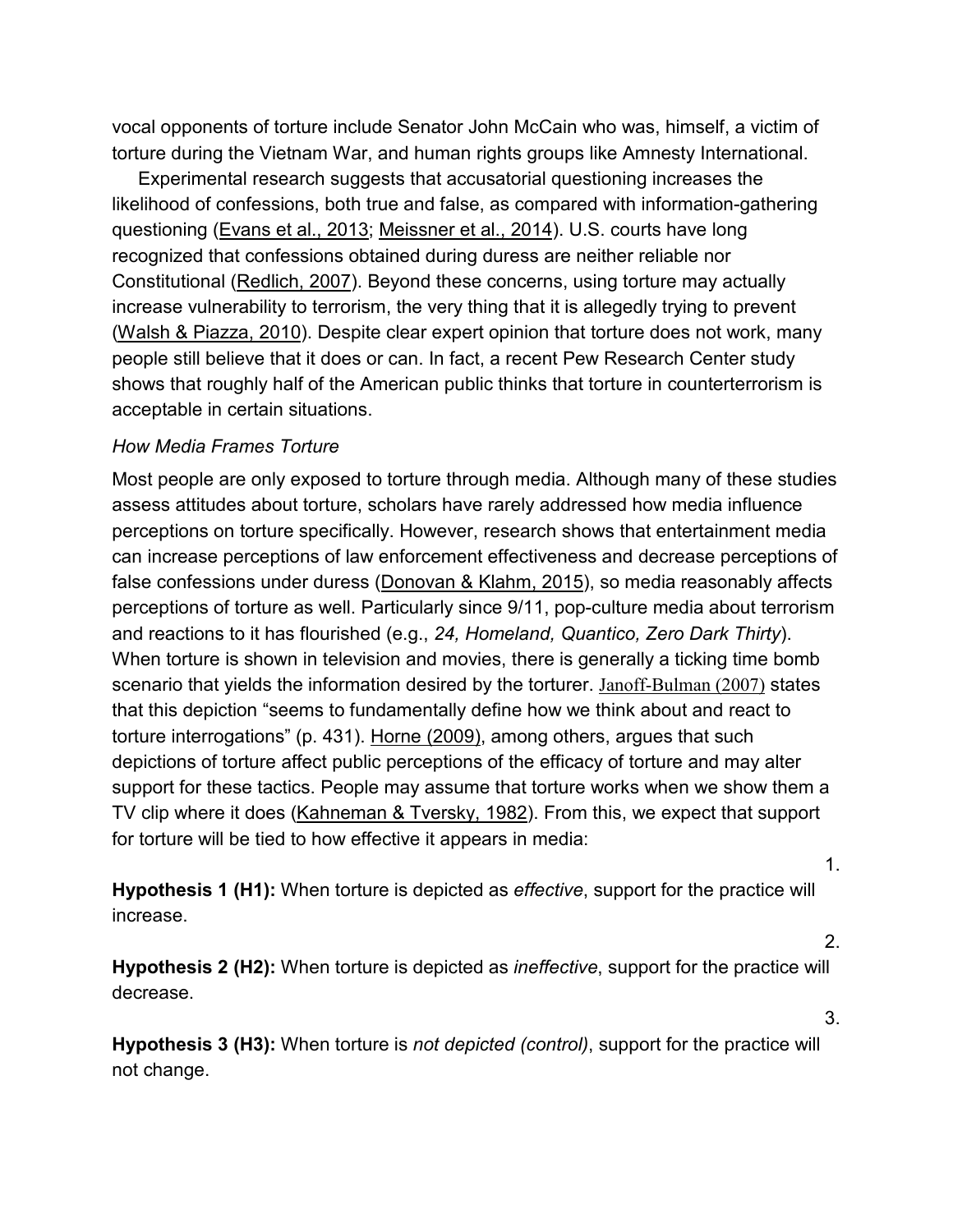#### **Linking Public Opinion and Policy**

In the study of war, the so-called *CNN effect* is one proposed impact that media can have on public policy. In short, when the media frame an issue, it can sway opinion and lead to foreign policy changes [\(Gilboa, 2005\)](https://journals.sagepub.com/reader/content/1762545c3a7/10.1177/0011128717738230/format/epub/EPUB/xhtml/index.xhtml#bibr23-0011128717738230). Although this impact had been debated and contextualized, evidence suggests that the impact can be greatest when policy is uncertain [\(Robinson, 2000\)](https://journals.sagepub.com/reader/content/1762545c3a7/10.1177/0011128717738230/format/epub/EPUB/xhtml/index.xhtml#bibr52-0011128717738230). As public opinion polls and policy discussion demonstrate, views on torture fall into this uncertain category.

Hurting another person is generally considered to be wrong. Yet there are contexts in which people tend to think that it is permissible ([Crelinsten, 2003](https://journals.sagepub.com/reader/content/1762545c3a7/10.1177/0011128717738230/format/epub/EPUB/xhtml/index.xhtml#bibr11-0011128717738230)). In part, torture may persist under the argument that it was a "necessary evil" in counterterrorism ([Gearty,](https://journals.sagepub.com/reader/content/1762545c3a7/10.1177/0011128717738230/format/epub/EPUB/xhtml/index.xhtml#bibr21-0011128717738230)  [2007](https://journals.sagepub.com/reader/content/1762545c3a7/10.1177/0011128717738230/format/epub/EPUB/xhtml/index.xhtml#bibr21-0011128717738230); [Opotow, 2007](https://journals.sagepub.com/reader/content/1762545c3a7/10.1177/0011128717738230/format/epub/EPUB/xhtml/index.xhtml#bibr44-0011128717738230)). Shows, such as *24*, that perpetuate this narrative and promote the ticking time bomb paradigm may influence public opinion as well as torture practice [\(Horne, 2009;](https://journals.sagepub.com/reader/content/1762545c3a7/10.1177/0011128717738230/format/epub/EPUB/xhtml/index.xhtml#bibr30-0011128717738230) [Janoff-Bulman, 2007](https://journals.sagepub.com/reader/content/1762545c3a7/10.1177/0011128717738230/format/epub/EPUB/xhtml/index.xhtml#bibr32-0011128717738230)). Although exposure to violent media may not inspire *criminally aggressive action* on the part of the viewers [\(Savage & Yancey, 2008\)](https://journals.sagepub.com/reader/content/1762545c3a7/10.1177/0011128717738230/format/epub/EPUB/xhtml/index.xhtml#bibr56-0011128717738230), it may sway *support for aggression* and policy on the use of aggressive tactics by law enforcement. Violent media's effect reaches beyond the general public; even legal scholars have used *24* to justify torture. In a discussion of constitutional jurisprudence, Justice Antonin Scalia asked if a jury would convict Jack Bauer.<sup>8</sup> Similarly, John Yoo author of the so-called *Torture Memos—*refers to *24* in an argument for the use of torture.<sup>9</sup> When legal experts are swayed by media depictions, it is likely that media will affect the public at large, which can indirectly influence policy. In addition, elite opinions affect public opinion on terrorism and counterterrorism [\(Hill, Oliver, & Marion, 2010\)](https://journals.sagepub.com/reader/content/1762545c3a7/10.1177/0011128717738230/format/epub/EPUB/xhtml/index.xhtml#bibr29-0011128717738230). This would be of particular concern if media depictions of torture are not just swaying attitude but also inspiring action.

As we know from behavioral economics and psychology, people do not always do what they say they will ([Rynes, Gerhart, & Minette, 2004](https://journals.sagepub.com/reader/content/1762545c3a7/10.1177/0011128717738230/format/epub/EPUB/xhtml/index.xhtml#bibr53-0011128717738230); [Yezer, Goldfarb, & Poppen, 1996](https://journals.sagepub.com/reader/content/1762545c3a7/10.1177/0011128717738230/format/epub/EPUB/xhtml/index.xhtml#bibr65-0011128717738230)). Researchers have addressed this problem by adding a behavioral component to the traditional attitudinal measure. For example, in a recent field experiment in Nigeria, [Collier and Vicente \(2014\)](https://journals.sagepub.com/reader/content/1762545c3a7/10.1177/0011128717738230/format/epub/EPUB/xhtml/index.xhtml#bibr9-0011128717738230) gave participants a postcard to mail in, if there were concerns about electoral violence. On divisive issues, there is also greater concern about social desirability bias. To address this concern, participants can be asked about their attitudes and be asked to take action. We would expect people to say the socially acceptable thing but they may be reticent to take action if it is not what they truly believe. Specifically, we expect the following between-subject differences:

**Hypothesis 4 (H4):** People who see torture as *effective* will be *less* likely to take action in support of their posttreatment belief than people in the *control* condition.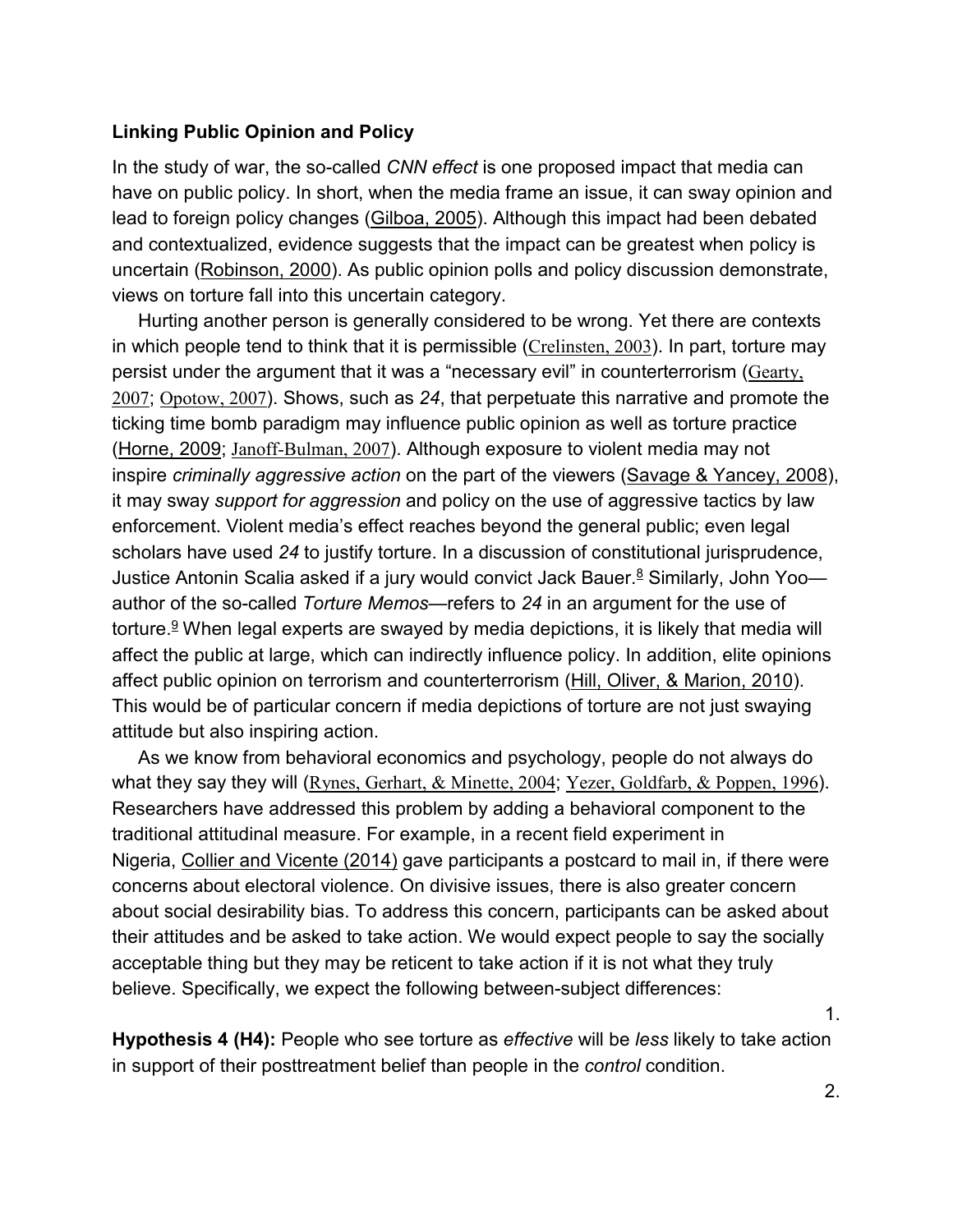**Hypothesis 5 (H5):** People who see torture as *ineffective* will be *less* likely to take action in support of their posttreatment belief than people in the *control* condition.

**Hypothesis 6 (H6):** People who see torture as *effective* will be *less* likely to take action in support of their posttreatment belief than people in the *ineffective* condition.

#### **Experimental Design**

Most studies on media and perception of crime and law enforcement are survey-based rather than experimental [\(Graziano et al., 2010,](https://journals.sagepub.com/reader/content/1762545c3a7/10.1177/0011128717738230/format/epub/EPUB/xhtml/index.xhtml#bibr26-0011128717738230) is one notable exception). One key limitation of survey work is that it relies on self-reported data for exposure to crimerelated media. These methods cannot identify causal mechanisms. They also cannot account for selection into watching certain types of media or other factors that may drive the results. Exposing people to these media via a randomized control trial is more similar to how they actually consume it. $10$  This can somewhat mitigate concerns about realism in the lab. Given the power of experiments at identifying causal effects, there is a need to employ this methodology more to understand security issues and policies generally [\(Arce et al., 2011\)](https://journals.sagepub.com/reader/content/1762545c3a7/10.1177/0011128717738230/format/epub/EPUB/xhtml/index.xhtml#bibr2-0011128717738230). Thus, to examine the influence of media on support for torture, we designed a randomized control laboratory experiment.

Students from a midsize university in the Mid-Atlantic region were recruited to participate in a 45-min study on "Current Events." Participants received a US\$10 gift card to [Amazon.com](http://amazon.com/) in exchange for their time. Participants were first asked about their level of support for five current event topics using a 4-point Likert-type scale from Completely Disagree to Completely Agree.<sup>11</sup> The five current event topics were the Keystone Pipeline, legalization of marijuana, the use of torture in interrogations, legalization of same-sex marriage, and teaching intelligent design in public schools.<sup>12</sup> Of course, our primary interest is perceptions of torture. The other four issues were included to obscure the true purpose of our study. Participants were then shown a series of five pop-culture video clips on these topics. Every participant saw the same four filler videos: pro-Keystone Pipeline, anti-legalization of marijuana, pro-same-sex marriage, and anti-intelligent design in public schools.<sup>13</sup> For the clips on torture, participants were randomly assigned to one of three experimental conditions that showed torture as *effective, ineffective*, and *not depicted* (*control*).

The torture clips came from *24*. To control for context within the two treatments, the clips in the *effective* condition and the *ineffective* condition were the same except the ending. In both, the suspected terrorist was in Jack Bauer's custody being interrogated about the location of a bomb. As a form of psychological torture, the suspect's children were shown on a live-feed television, and the suspect was convinced that they would be executed if he did not give up with bomb's location. The suspect also suffered physical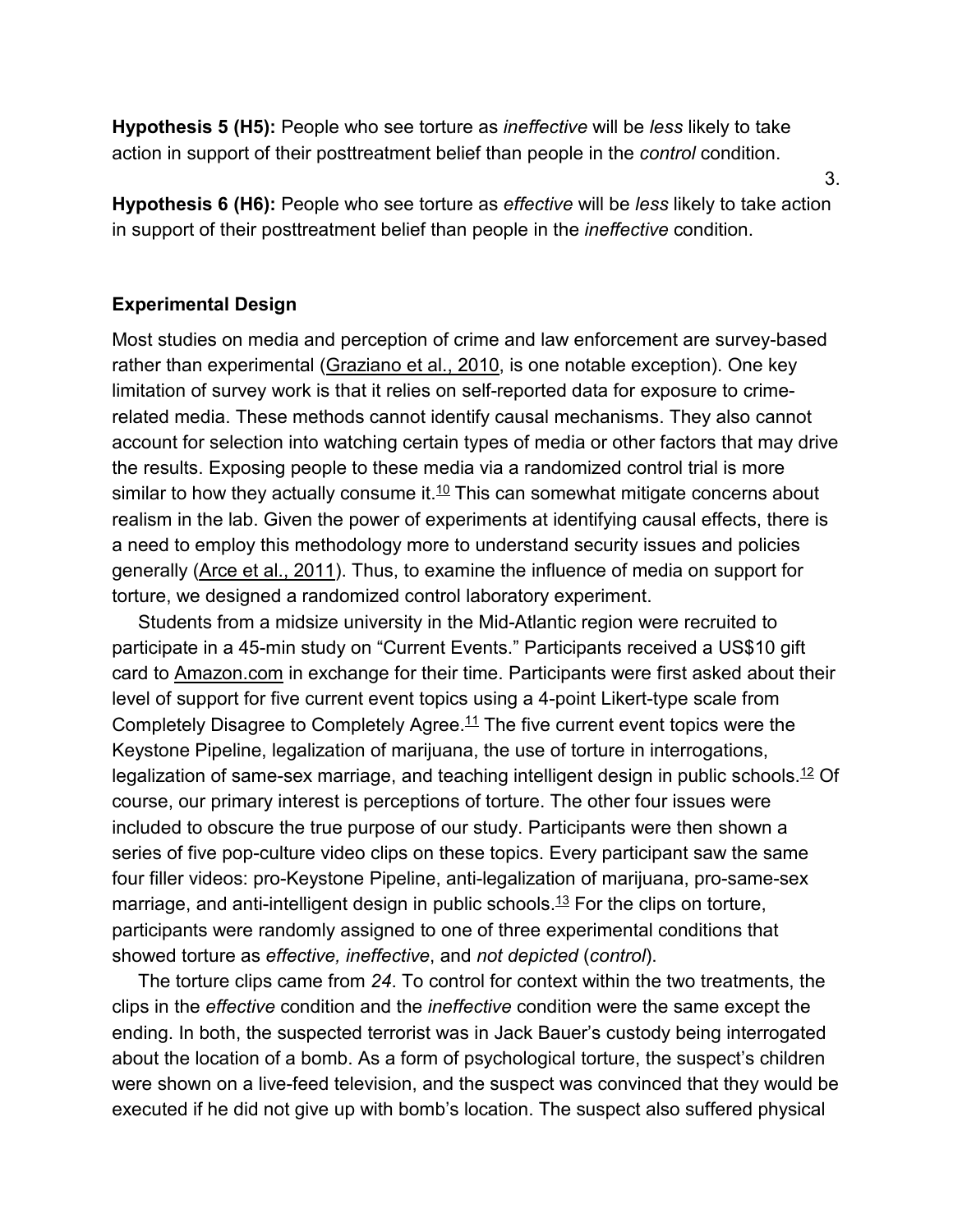torture by having his fingers broken when he did not divulge information. The *ineffective* clip ended with the suspect screaming that he would never disclose the bomb's location. Participants in the *effective* condition saw an additional scene where the suspect did tell Jack Bauer the location of the bomb and the attack was foiled. The *control* condition clip depicted Jack Bauer interrogating a suspect about the location of a bomb. This clip did not show torture. It also did not say whether or not the interrogation was successful at eliciting the desired information.

After watching the video clips, participants were again asked about their opinions on these five current event topics. Finally, modeling the notion of behavioral commitments in a laboratory setting, we gave each participant the option to sign petitions at the end of the study. Each participant was presented with a total of 10 petitions—one in support of and one in opposition to each of the five topics discussed. These petitions would then be sent to the Chairman of the United States Senate Committee under which each issue falls.<sup>14</sup> Participants were told that petitions were optional and there would not be a penalty, monetary, or otherwise, for nonparticipation. Participants were also told that by signing any petition, they would waive confidentiality for this portion of the study. Across all experimental materials, the five topics were presented in a randomized order to control for order effect bias [\(Perreault, 1975\)](https://journals.sagepub.com/reader/content/1762545c3a7/10.1177/0011128717738230/format/epub/EPUB/xhtml/index.xhtml#bibr45-0011128717738230). In addition, to control for how the questions were framed [\(Tversky & Kahneman, 1981\)](https://journals.sagepub.com/reader/content/1762545c3a7/10.1177/0011128717738230/format/epub/EPUB/xhtml/index.xhtml#bibr59-0011128717738230), half of the participants were asked if they were supportive of an issue in the first questionnaire and if they were unsupportive of an issue in the second questionnaire, and vice versa.

## **Participants**

One hundred fifty students participated in this study[.15](https://journals.sagepub.com/reader/content/1762545c3a7/10.1177/0011128717738230/format/epub/EPUB/xhtml/index.xhtml#fn15-0011128717738230) The study was open to undergraduate and graduate students.<sup>16</sup>[Figure 1](https://journals.sagepub.com/reader/content/1762545c3a7/10.1177/0011128717738230/format/epub/EPUB/xhtml/fig1-0011128717738230.xhtml) depicts the demographic breakdown of participants by age, gender, race, religion, and year in school. Participants were balanced across conditions on these demographic variables.

## **Results**

#### *Stated Beliefs*

Participants were asked about their level of support using a 4-point Likert-type scale for five issues both before and after watching the stimulus videos. Lower scores indicate less support for the topic. [Figure 2](https://journals.sagepub.com/reader/content/1762545c3a7/10.1177/0011128717738230/format/epub/EPUB/xhtml/fig2-0011128717738230.xhtml) shows the pretest and posttest mean levels of stated support for torture by condition.<sup>17</sup> Although not identical, pretreatment views on torture are not significantly different across conditions, *F*(2, 143) = 0.47, *p* = .625.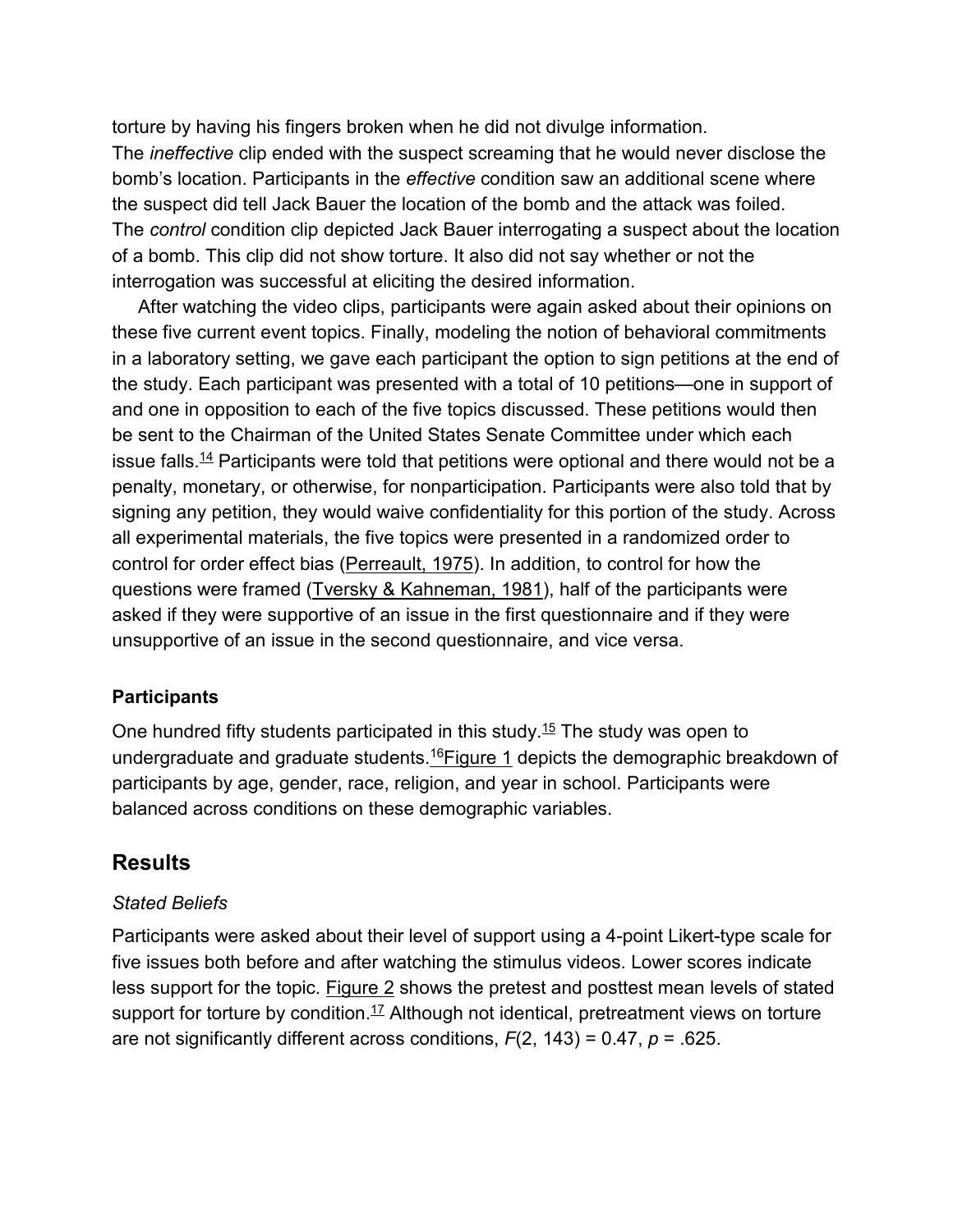

**Demographic Variables** 

**Figure 1.** Demographic variables.

To test the first three hypotheses, we conducted *t* tests to compare pretest support for torture interrogations with posttest stated support.<sup>18</sup> As expected in Hypothesis 1, participants in the *effective* condition were significantly more supportive of torture after treatment,  $t(49) = 2.67$ ,  $p = .005$ .<sup>19</sup> The effect size for this analysis ( $d = 0.24$ ) is small. This indicates that pop-culture depictions of torture as being effective can affect support for the practice, but that it is not a large effect. Contrary to expectation in Hypothesis 2, participants in the *ineffective* condition had a slightly—but not statistically significant higher level of support for torture after treatment,  $t(47) = 0.89$ ,  $p = .19$ .<sup>20</sup> This suggests that showing torture not working does not make people less likely to support it. As expected in Hypothesis 3, participants in the *control* condition exhibit no change in stated support for the use of torture after treatment,  $t(47) = 0.00$ ,  $p = .50$ .  $\frac{21}{10}$ 

# *Taking Action*

Participants were given the opportunity to sign petitions either in support of or in opposition to the five current event issues in the study. Out of the 750 potential actions to take (signed petitions) in this study, participants signed 460 petitions  $(61.33\%)$ .<sup>22</sup> There is no relationship between condition, level of change in stated views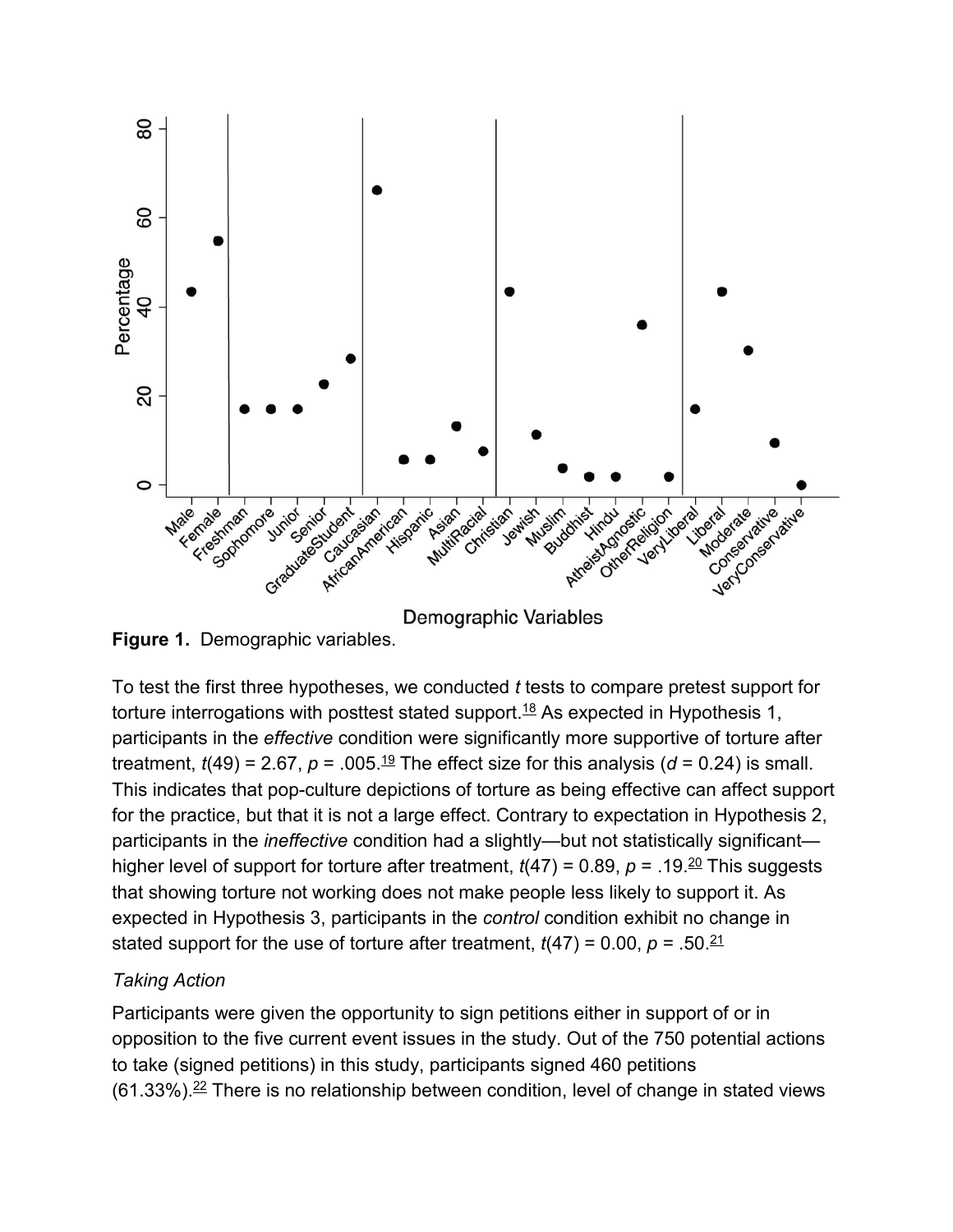on torture, and total number of petitions signed. For the purposes of this study, we are only interested in the petitions about torture. [Figure 3](https://journals.sagepub.com/reader/content/1762545c3a7/10.1177/0011128717738230/format/epub/EPUB/xhtml/fig3-0011128717738230.xhtml) shows the percentage of participants in each condition who signed petitions in line with their stated posttest view on torture. There were significant differences in signing a petition on torture across conditions, *F*(2, 2) = 3.81, *p* = .024. Participants in the *effective* condition were most likely to sign a petition, followed by the *ineffective condition*, and finally the *control* condition. Interestingly, these results hold for both petitions. In sum, seeing torture as *effective* seems to inspire greater action both in support of and in opposition to the practice.



## **Figure 2.**

Mean stated level of support for torture in interrogations.

*Note.* Question: "I support the use of torture in interrogations." Scale: 1 = *completely disagree*; 2 = *disagree*; 3 = *agree*; 4 = *completely agree*.

In addition to within-subject differences in stated views, we were also interested in differences in petition signing across conditions. We looked at petition signing in two ways. First, we coded taking action as dichotomous (1 = signed petition in line with stated posttest view; 0 = did not sign petition in line with stated posttest view). Second, we looked at which petition was signed to create three possible outcomes (1 = signed petition in opposition to torture, 2 = no petition signed, 3 = signed petition in support of torture). As shown in **Table 1**, we estimated two models to examine differences in petition signing between the two treatment conditions and the *control* condition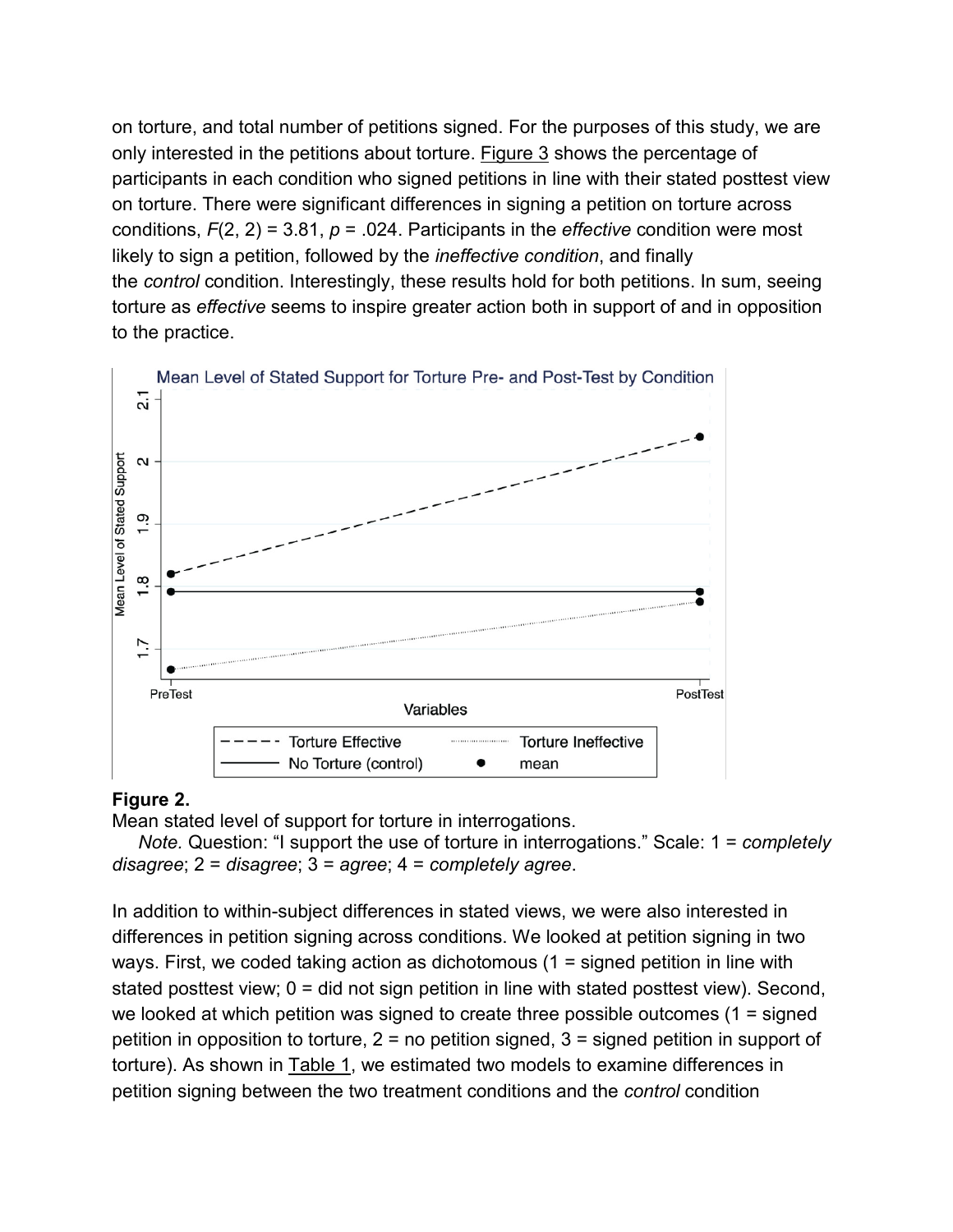(Hypotheses 4 and 5). The first is a logit model to examine differences in petition signing overall by condition. The second is a multinomial logit model to examine differences in *which* petition was signed by condition. We also estimated these models to compare differences between the two treatment conditions (Hypothesis 6), but the results were not significant and thus are not reported. We expected the participants in the *control* condition would be most likely to sign a petition, followed by participants in the *ineffective* condition and then participants in the *effective* condition. Results, however, indicated the opposite. Relative to the *control* condition, participants in the *effective* condition were significantly more likely to sign a petition (*p* = .010) while participants in the *ineffective* condition were not (*p* = .054). The probability of signing any petition was 69.27% for the *effective* condition, 64.84% for the *ineffective* condition, and only 37.5% for the *control* condition.





Percentage of participants who signed each petition on torture by condition.

We then look at *which* petition participants are more likely to sign by condition. Relative to the *control* condition, participants in the *effective* condition were significantly more likely to sign a petition regardless of whether it was in support of (*p* = .027) or in opposition to ( $p = .044$ ) torture. There was no difference in which petition was signed between participants in the *effective* and *control* conditions.

As a robustness check, we examined how political ideology affects taking action. We measured political ideology on a 5-point scale ranging from 1 = *very liberal* to 5 = *very conservative*. We estimated similar logit and multinomial logit models as above and included the political ideology variable. As shown in **Table 2**, political ideology has no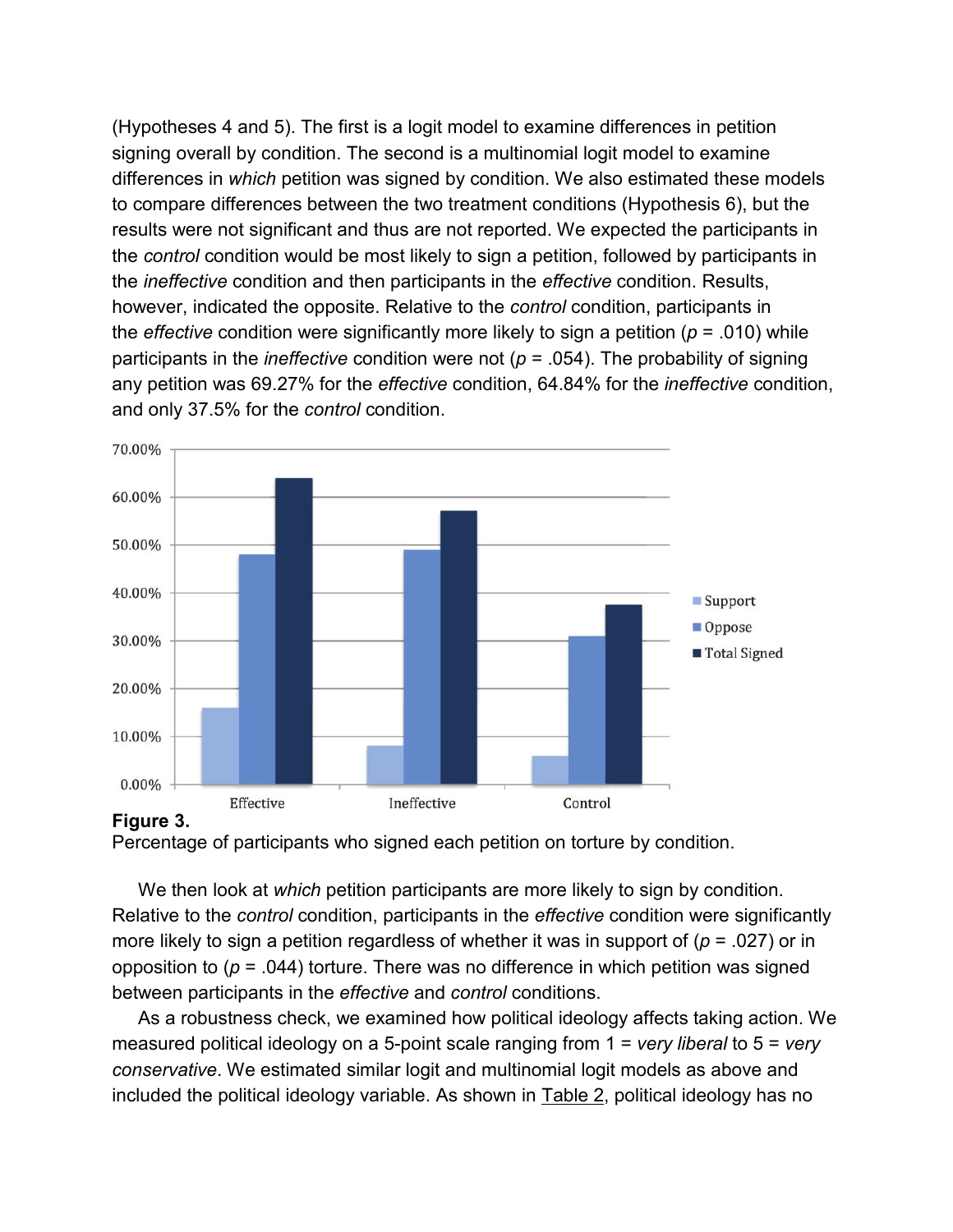impact on whether or not a person signed a petition in general ( $p = .087$ ), but it does affect *which* petition a person is more likely to sign. More conservative participants were less likely to sign a petition in opposition to torture (*p* = .001) and more likely to sign a petition in support of it  $(p = .002)$ .

| Petition signed     | Condition        | Coefficient          | SE   |
|---------------------|------------------|----------------------|------|
| Any petition        | <b>Effective</b> | $1.09**$             | 0.42 |
|                     | Ineffective      | 0.80 <sup>†</sup>    | 0.41 |
|                     | Constant         | $-0.51$ <sup>+</sup> | 0.30 |
| Petition to oppose  | <b>Effective</b> | $0.98*$              | 0.44 |
|                     | Ineffective      | 0.83 <sup>†</sup>    | 0.44 |
|                     | Constant         | $-0.69*$             | 0.32 |
| Petition to support | <b>Effective</b> | $1.49*$              | 0.74 |
|                     | Ineffective      | 0.64                 | 0.82 |
|                     | Constant         | $-2.30†$             | 0.61 |

Table 1. Differences in Petition Signing by Condition.

Note. Results for "any petition" estimated with a logit model. Results for "petition to oppose" and "petition to support" estimated with a multinomial logit model. For both models, "no petition signed" is the base category.

 $\dagger p < .10. \dagger p < .05. \dagger \dagger p < .01.$ 

| Petition signed     | Condition          | Coefficient       | SE   |
|---------------------|--------------------|-------------------|------|
| Any petition        | <b>Effective</b>   | $1.16**$          | 0.43 |
|                     | Ineffective        | 0.75 <sup>†</sup> | 0.42 |
|                     | Political ideology | $-0.35^+$         | 0.20 |
|                     | Constant           | 0.29              | 0.55 |
| Petition to oppose  | <b>Effective</b>   | $1.06*$           | 0.47 |
|                     | Ineffective        | $0.82^{+}$        | 0.46 |
|                     | Political ideology | $-0.81**$         | 0.25 |
|                     | Constant           | $1.10^{+}$        | 0.62 |
| Petition to support | <b>Effective</b>   | $1.65*$           | 0.79 |
|                     | Ineffective        | 0.22              | 0.93 |
|                     | Political ideology | $1.33**$          | 0.44 |
|                     | Constant           | $-6.15**$         | 1.54 |

Table 2. Differences in Petition Signing by Condition and Political Ideology.

Note. Results for "any petition" estimated with a logit model. Results for "petition to oppose" and "petition to support" estimated with a multinomial logit model. For both models, "no petition signed" is the base category. Political ideology is coded on a 5-point scale where higher scores signify being more conservative.

 $tp < .10.$  \*p < .05. \*\*p < .01.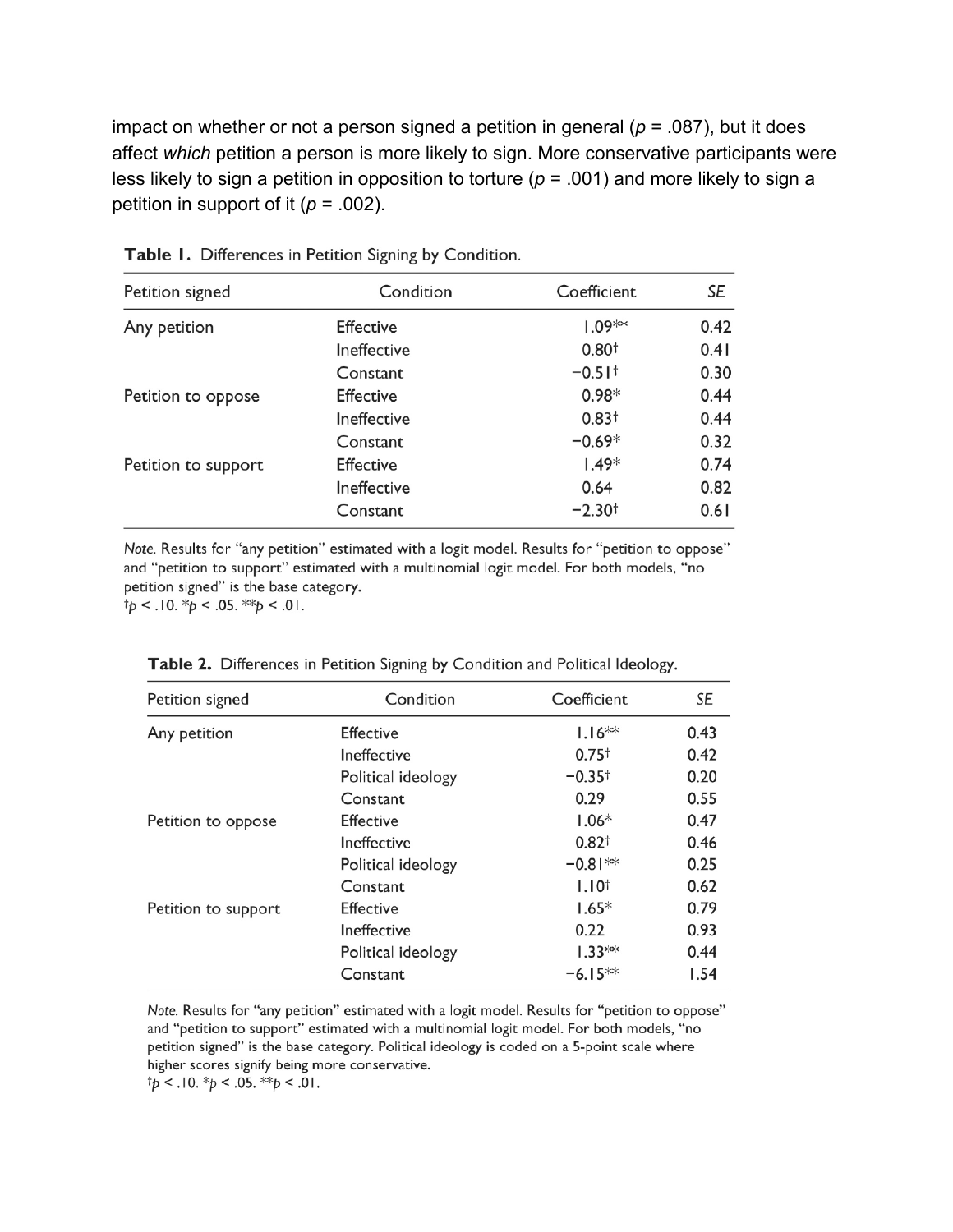#### **Discussion**

We found that participants who saw torture depicted as *effective* were more likely to support torture. Building from Kahneman and Tversky's body of work on framing and decision-making, this finding is unsurprising. Interestingly, though, framing torture as *ineffective* did not have the intended impact on support. Contrary to General Finnegan's expectation, showing torture as *ineffective* did not reduce support for the practice. Although seeing torture as *ineffective* did not have a significant impact on support, with a larger sample size it is possible that it would have actually increased support as well.

Across conditions, just over half of the participants were willing to take action in line with their stated views on torture. This comports with the notion that people do not always do what they say they will. So, when are people more likely to act? We expected that participants in the treatment conditions would be less likely to sign a petition than participants in the control condition. We found the opposite. Beyond changing attitudes, seeing torture as *effective* also made people more likely to take action by signing a petition for Congress on the issue. Interestingly, though, seeing torture as *effective* increased the likelihood that a participant signed either petition. Seeing torture work makes people more likely to say they support it. This also seems to inspire people to take action both in support of and in opposition to the practice. In sum, these results indicate that dramatic depictions of torture where it is shown to be *effective* can change both stated attitudes about the practice and willingness to act on these views via signing a petition in line with stated beliefs. There was no difference in willingness to act between the *effective* and *ineffective* groups.

Our findings suggest that being primed on torture may lead people to believe that it works. It may also indicate that showing aggression of any kind inspires people to take action against these aggressive acts. Research on witnessing violence suggests the observer can mimic those behaviors or increase in likelihood of criminality [\(Bandura,](https://journals.sagepub.com/reader/content/1762545c3a7/10.1177/0011128717738230/format/epub/EPUB/xhtml/index.xhtml#bibr4-0011128717738230)  [Ross, & Ross, 1961;](https://journals.sagepub.com/reader/content/1762545c3a7/10.1177/0011128717738230/format/epub/EPUB/xhtml/index.xhtml#bibr4-0011128717738230) [Eitle & Turner, 2002](https://journals.sagepub.com/reader/content/1762545c3a7/10.1177/0011128717738230/format/epub/EPUB/xhtml/index.xhtml#bibr16-0011128717738230)). As General Finnegan feared, media such as *24* may have an impact on troops in the position to engage in such violence. In the case of our study, being primed with violence might suggest to the observer that it is effective and thus influence an individual's support for the practice. Exposure to dramatic depictions of torture may also desensitize people to this violence in the long run ([Huesmann, 2007](https://journals.sagepub.com/reader/content/1762545c3a7/10.1177/0011128717738230/format/epub/EPUB/xhtml/index.xhtml#bibr31-0011128717738230)).

As we expected, exposure to media that depicts torture as effective moves opinion in favor of torture. As U.S. generals in Iraq in the mid-2000s conjectured, these media may unintentionally influence interrogators and others whose support can create a permissive environment for such behaviors. Research on violent video games, for example, suggests that these media increase aggression and that exposure to shows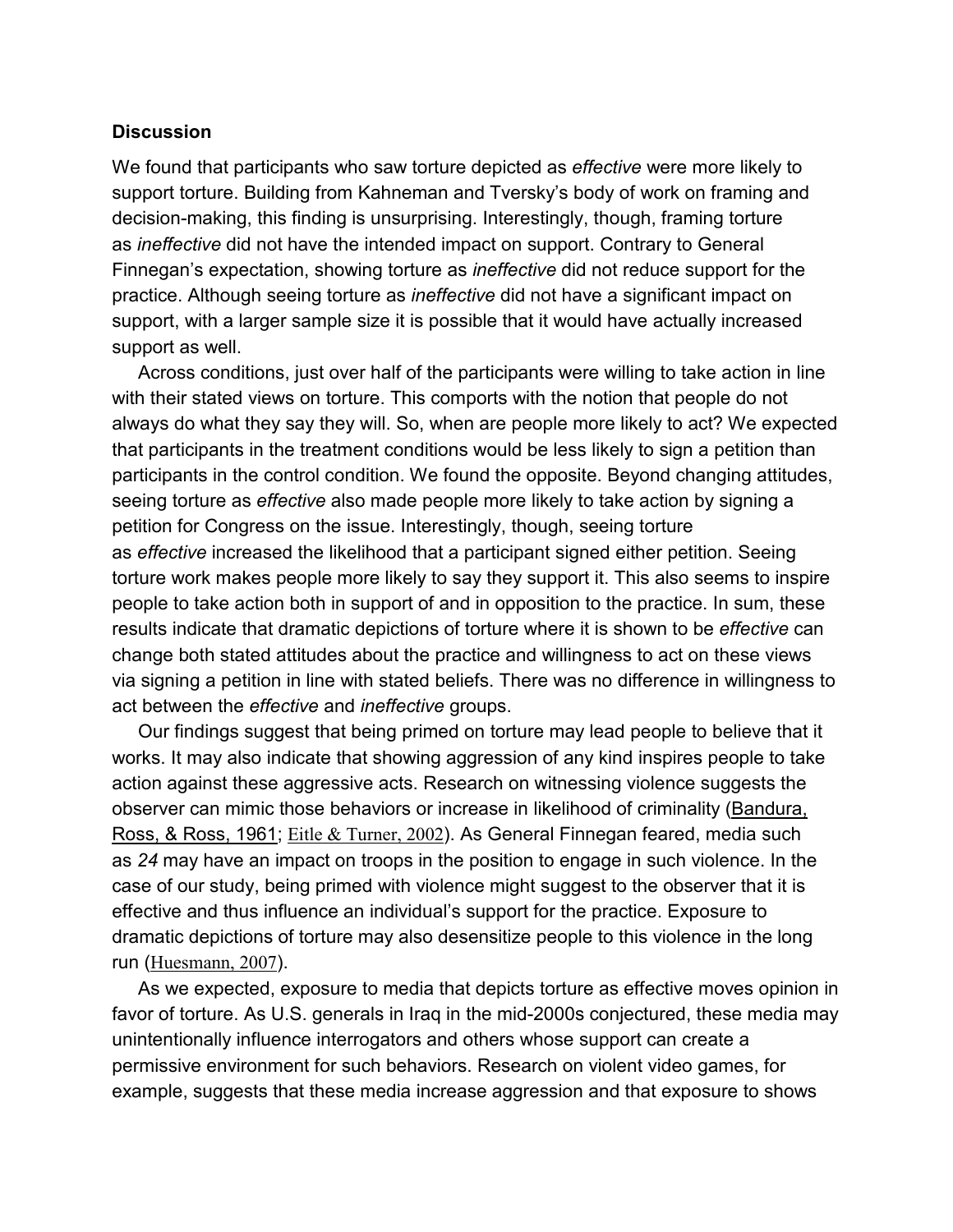like 24 might have a similar effect [\(Bushman & Anderson, 2002\)](https://journals.sagepub.com/reader/content/1762545c3a7/10.1177/0011128717738230/format/epub/EPUB/xhtml/index.xhtml#bibr5-0011128717738230).<sup>23</sup> Although their research is similar to ours, the link is more indirect. We are interested in how exposure to violence, and specifically torture, influences support for public policies. Although we expected that the efficacy of the violence would influence support, depicting violence might also prime the respondent into taking actions on the issue *regardless of its efficacy*.

## **Future Directions**

Like all experiments using a subpopulation, there are limits to the generalizability of the results. In the future, we intend to replicate the study using a nationally representative sample. In addition, we intend to use a targeted population of members of the military and police to examine if they behave similarly to college students when exposed to these media. Given randomized assignment to treatment, we can be more confident that the results are due to the treatment and not to some other factor. We expect the results to be present in other samples. In addition, in the laboratory setting, we measured views of torture immediately posttreatment. In future iterations of this study, we plan to follow up with participants several times to measure the duration of the effects discovered in this study.

As we used clips from actual media, we were constrained by how media depict torture. Torture is not depicted as definitively ineffective on *24*. Thus, we had to alter the *effective* clip to show torture being *ineffective*. It is possible that participants may not have fully interpreted this as torture not working as there is no negative result shown for this failed interrogation, such as the bomb detonating. Rather than using a clip from a different show or movie that would have introduced a host of potential confounding factors, we opted to use the same clip for both treatment conditions and make alterations based on where we cut the video. This allowed us to control for the suspect's race and gender and other contextual factors. If torture is depicted more accurately in media, we will use such clips in future iterations of this research. Two additional considerations would be to use multiple depictions of torture as experimental materials and to control for previous exposure to the stimulus material. Showing multiple torture clips could help to minimize any idiosyncratic elements of the clip that may affect the outcome. However, by showing multiple clips on the same issue, we would reveal the true purpose of the experiment. Similarly, by asking participants about their previous exposure to *24*, we would be revealing the purpose of the experiment and neglecting to account for the myriad media depictions of torture.

## **Policy Implications**

The results have potentially troubling public policy implications. If exposure to media depictions of torture as effective leads people to support its use, then one consideration could be curbing these dramatic depictions. Of course, in a free and open society,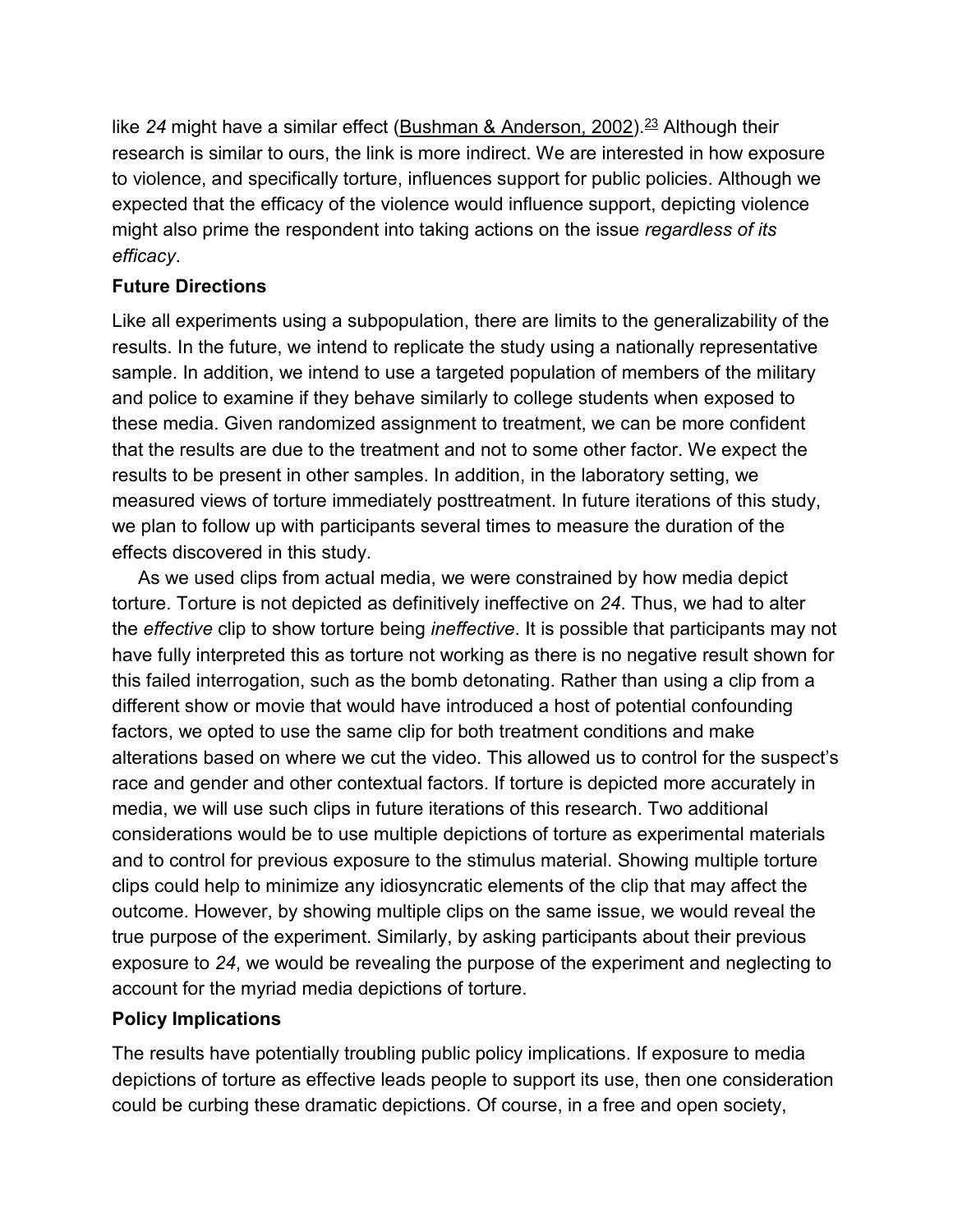constraining media undermines one of the foundations of a democratic system. But is it appropriate for the public or leaders to ask the producers of *24* and similar content to stop showing torture? Will it be effective, as General Finnegan allegedly asked, for Hollywood producers to "do a show where torture backfires . . . [because] The kids see it and say, 'If torture is wrong, what about 24'?" Our research does suggest that depicting violence in this context may actually backfire. What can be done then?

The appropriateness of torture has been publicly debated for over a decade. Scholars and high-level military officials understand that torture does not actually yield actionable intelligence. Yet roughly half of the public thinks that torture can be justified in interrogations with suspected terrorists. Media depictions of torture play a role in driving public support. Although academic research and policy papers are inaccessible to much of the public, a television is not. To bridge the gap between expert knowledge and public opinion, the narrative surrounding torture must change. Simply showing that torture is ineffective is not enough. Rather, more nuanced portrayals of torture are necessary. On *24*, Jack Bauer does not suffer any psychological or physical ramifications for his actions. Actual interrogators who have conducted or witnessed others conducting torture do suffer lasting effects from the experience ( $\text{Lagouranis} \& \text{ }$ [Mikaelian, 2007](https://journals.sagepub.com/reader/content/1762545c3a7/10.1177/0011128717738230/format/epub/EPUB/xhtml/index.xhtml#bibr35-0011128717738230)). Similarly, media do not depict the myriad forms of damage that torture does to its victims ([Rejali, 2009](https://journals.sagepub.com/reader/content/1762545c3a7/10.1177/0011128717738230/format/epub/EPUB/xhtml/index.xhtml#bibr50-0011128717738230); [Sanders et al., 2009\)](https://journals.sagepub.com/reader/content/1762545c3a7/10.1177/0011128717738230/format/epub/EPUB/xhtml/index.xhtml#bibr54-0011128717738230). Depicting the long-term impact of torture for both the victims and perpetrators is one step toward humanizing an otherwise abstract practice for the public. Humanizing torture in media to make it less abstract may reduce support for the practice.

#### **Acknowledgments**

We would like to thank Evan Padulla for his invaluable research assistance.

#### **Declaration of Conflicting Interests**

The author(s) declared no potential conflicts of interest with respect to the research, authorship, and/or publication of this article.

#### **Funding**

The author(s) received financial support for the research, authorship, and/or publication of this article: This work was supported by the School of Public Affairs Research Scholars Grant at American University.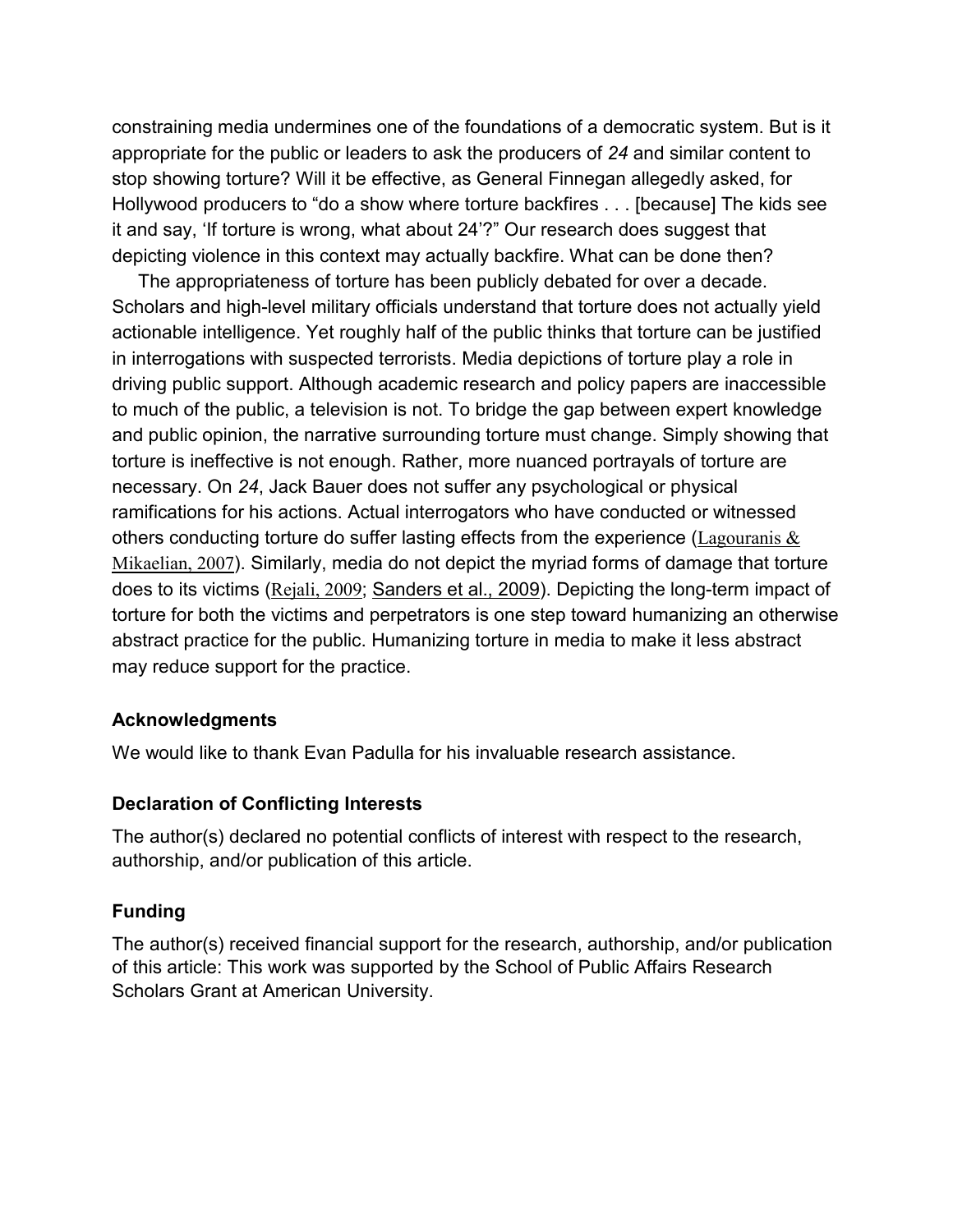# **Notes**

1.

[http://www.motherjones.com/media/2014/05/24-live-another-day-jack-bauer-politics](http://www.motherjones.com/media/2014/05/24-live-another-day-jack-bauer-politics-torture-muslims-liberal-tv-show)[torture-muslims-liberal-tv-show](http://www.motherjones.com/media/2014/05/24-live-another-day-jack-bauer-politics-torture-muslims-liberal-tv-show)

2.

[http://www.independent.co.uk/news/world/americas/us-military-tells-jack-bauer-cut-out](http://www.independent.co.uk/news/world/americas/us-military-tells-jack-bauer-cut-out-the-torture-scenes%E2%80%93or-else-436143.html)[the-torture-scenes–or-else-436143.html](http://www.independent.co.uk/news/world/americas/us-military-tells-jack-bauer-cut-out-the-torture-scenes%E2%80%93or-else-436143.html)

3.

<http://www.parentstv.org/PTC/campaigns/24/main.asp>

4.

[https://www.nytimes.com/2016/07/01/business/media/nielsen-survey-media](https://www.nytimes.com/2016/07/01/business/media/nielsen-survey-media-viewing.html?_r=0)viewing.html? r=0

5.

[http://www.pewresearch.org/fact-tank/2015/04/17/despite-lower-crime-rates-support-for](http://www.pewresearch.org/fact-tank/2015/04/17/despite-lower-crime-rates-support-for-gun-rights-increases/ft_15-04-01_guns_crimerate/)[gun-rights-increases/ft\\_15-04-01\\_guns\\_crimerate/](http://www.pewresearch.org/fact-tank/2015/04/17/despite-lower-crime-rates-support-for-gun-rights-increases/ft_15-04-01_guns_crimerate/)

6.

[http://www.pewresearch.org/fact-tank/2017/01/26/americans-divided-in-views-of-use-of](http://www.pewresearch.org/fact-tank/2017/01/26/americans-divided-in-views-of-use-of-torture-in-u-s-anti-terror-efforts/)[torture-in-u-s-anti-terror-efforts/](http://www.pewresearch.org/fact-tank/2017/01/26/americans-divided-in-views-of-use-of-torture-in-u-s-anti-terror-efforts/)

7.

<http://www.businessinsider.com/james-mattis-trump-torture-2016-11>

8.

In this article, Justice Scalia refers—with reverence—to the specific clip from *24* that we use in the treatment conditions. [http://www.theatlantic.com/daily-](http://www.theatlantic.com/daily-dish/archive/2007/06/scalia-and-torture/227548/)

[dish/archive/2007/06/scalia-and-torture/227548/](http://www.theatlantic.com/daily-dish/archive/2007/06/scalia-and-torture/227548/)

9.

<http://www.newsweek.com/lithwick-how-jack-bauer-shaped-ustorture-policy-93159> 10.

We are likely underestimating the effect as participants get one treatment in this study, whereas media exposure is often continuous, or multiple treatments.

11.

There is still some debate about the optimal number of options to use for a Likert-type scale. Removing the neutral condition can reduce central tendency bias [\(Garland, 1991\)](https://journals.sagepub.com/reader/content/1762545c3a7/10.1177/0011128717738230/format/epub/EPUB/xhtml/index.xhtml#bibr20-0011128717738230) and increase variation in responses.

12.

We piloted the survey using both the terms "torture" and "enhanced interrogation techniques" to determine if phrasing affected response and found no significant difference.

13.

The total length of all five clips ranged from 10 min and 23 s to 11 min and 26 s depending on condition.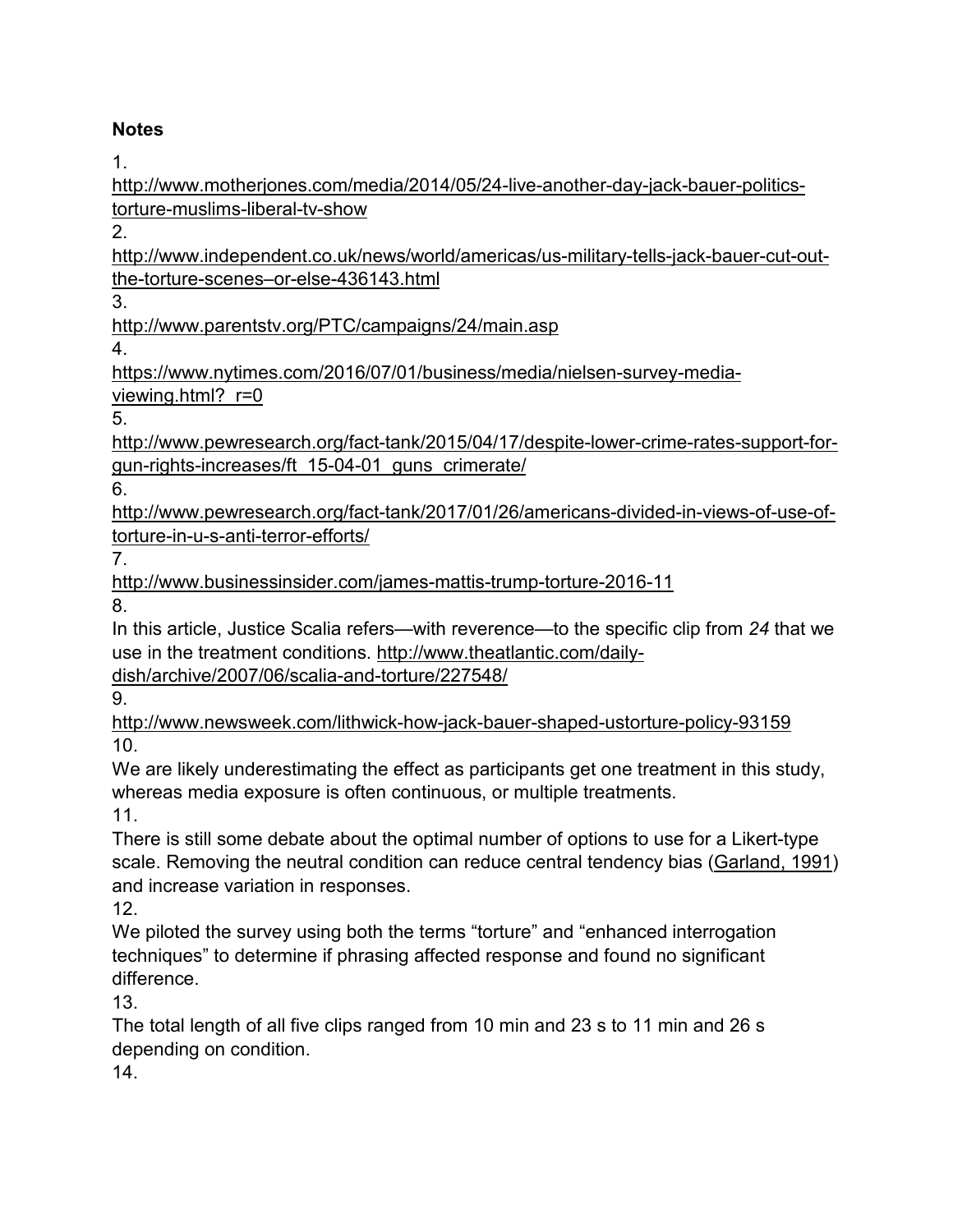Signed petitions along with a draft of our manuscript and explanation of the project were, in fact, sent to the chairperson of the Congressional committee under which each issue fell.

15.

We conducted a priori power analysis to determine that necessary sample size. For the within-subject hypotheses (H1, H2, H3), a sample size of 45 participants per condition was necessary and we had 48 to 50. For the between-subject hypotheses that were tested using logistic regression (H4, H5, H6), a sample size of 74 participants total was necessary and we had 147.

16.

There were no differences in response patterns as a function of being an undergraduate versus graduate student.

17.

Mean pretest and posttest stated levels of support were not significantly different for the Keystone pipeline, legalizing same-sex marriage, and teaching intelligent design in public schools. Participants did have a slightly lower mean level of support for legalizing marijuana after seeing a video clip that opposed this issue.

18.

As a robustness check, we also estimated an ANCOVA model with the posttreatment level of support as the outcome variable, the pretreatment level of support as the independent variable, and with dummies for each treatment condition. Post hoc comparisons allowed us to test Hypotheses 1 to 3, which produced the same results as reported in the main text. People in the *effective* condition were more supportive of torture posttreatment. There was no difference in support for participants in the *ineffective* or *control* conditions.

19.

The pretest mean was  $1.82$  (*SD* = 0.89) and the posttest mean was  $2.04$  (*SD* = 0.92). Thirteen (26%) participants increased their stated support for torture posttreatment: 12 (24%) increased by 1 point and one (2%) by 2 points. In contrast, three (6%) decreased their stated support for torture posttreatment by 1 point. 20.

The pretest mean was  $1.67$  (*SD* = 0.83) and the posttest mean was  $1.77$  (*SD* = 0.82). Ten (20.8%) participants increased their stated support for torture posttreatment: nine (18%) increased by 1 point and one (2%) by 3 points. In contrast, five (10.4%) participants decreased their stated support for torture posttreatment: four (8.3%) by 1 point and one (2.1%) by 3 points.

21.

The pretest and posttest mean were both 1.79 (*SD* = 0.74). Although unusual to have an identical pre- and posttest mean and standard deviation, we have double checked that this is correct. Three (6.24%) participants increased their stated support for torture posttreatment by 1 point. Two participants (4.16%) decreased their stated support for torture posttreatment: one (2.08%) by 1 point and one (2.08%) by 2 points. 22.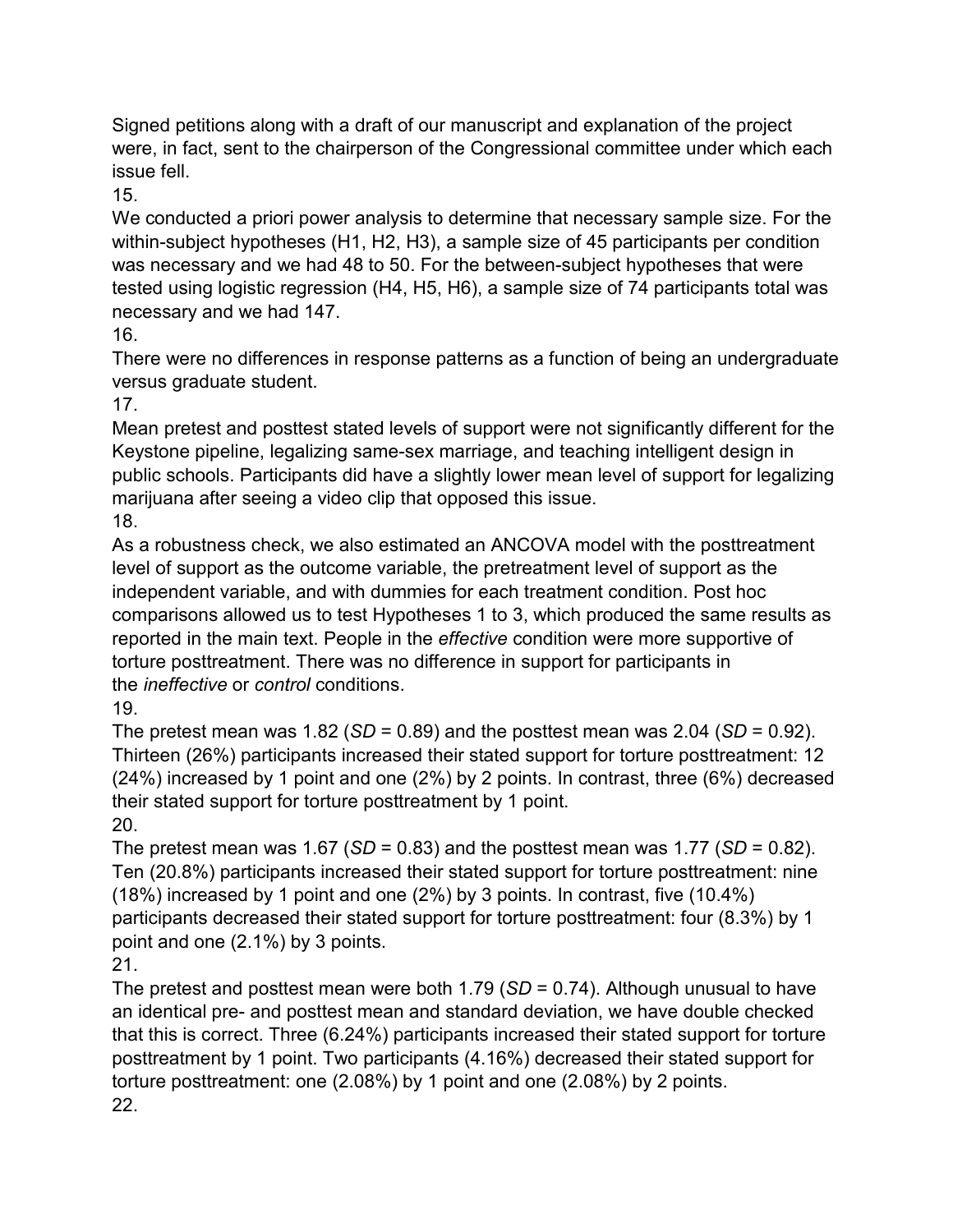The 150 participants in the study were each presented with petitions on five issues. This yields 750 possible signed petitions, which is the outcome measure of interest in this study. One participant in the *ineffective* condition signed both the support and opposition petitions for Keystone, and was dropped from these analyses. 23.

Like other areas of research, there is a debate over the effect [\(Griffiths, 1999\)](https://journals.sagepub.com/reader/content/1762545c3a7/10.1177/0011128717738230/format/epub/EPUB/xhtml/index.xhtml#bibr27-0011128717738230).

# **References**

- Adoni H., Mane S. (1984). Media and the social construction of reality toward an integration of theory and research. *Communication Research*, 11, 323-340.
- Arce D. G., Bakshi S., Croson R. T., Eckel C. C., Fatas E., Kass M. (2011). Counterterrorism strategies in the lab. *Public Choice*, 149, 465-478.
- Arrigo J. M., Bennett R. (2007). Organizational supports for abusive interrogations in the "war on terror." *Peace and Conflict: Journal of Peace Psychology*, 13, 411-421.
- Bandura A., Ross D., Ross S. A. (1961). Transmission of aggression through imitation of aggressive models. *The Journal of Abnormal and Social Psychology*, 63, 575-582.
- Bushman B. J., Anderson C. A. (2002). Violent video games and hostile expectations: A test of the general aggression model. *Personality and Social Psychology Bulletin*, 28, 1679- 1686.
- Callanan V. J., Rosenberger J. S. (2011). Media and public perceptions of the police: Examining the impact of race and personal experience. *Policing & Society*, 21, 167-189.
- Carlsmith K. M. (2008). On justifying punishment: The discrepancy between words and actions. *Social Justice Research*, 21, 119-137.
- Carlsmith K. M., Sood A. M. (2009). The fine line between interrogation and retribution. *Journal of Experimental Social Psychology*, 45, 191-196.
- Collier P., Vicente P. C. (2014). Votes and violence: Evidence from a field experiment in Nigeria. *The Economic Journal*, 124(574), F327-F355.
- Conrad C., Hill D., Moore W. (2017). Torture and the limits of democratic institutions. *Forthcoming in Journal of Peace Research*.
- Crelinsten R. D. (2003). The world of torture: A constructed reality. *Theoretical Criminology*, 7, 293-319.
- Donahue A. K., Miller J. M. (2006). Experience, attitudes, and willingness to pay for public safety. *The American Review of Public Administration*, 36, 395-418.
- Donovan K. M., Klahm C. F. (2015). The role of entertainment media in perceptions of police use of force. *Criminal Justice and Behavior*, 42, 1261-1281.
- Dowler K. (2002). Media influence on citizen attitudes toward police effectiveness. *Policing & Society*, 12, 227-238.
- Dowler K., Zawilski V. (2007). Public perceptions of police misconduct and discrimination: Examining the impact of media consumption. *Journal of Criminal Justice*, 35, 193-203.
- Eitle D., Turner R. J. (2002). Exposure to community violence and young adult crime: The effects of witnessing violence, traumatic victimization, and other stressful life events. *Journal of Research in Crime & Delinquency*, 39, 214-237.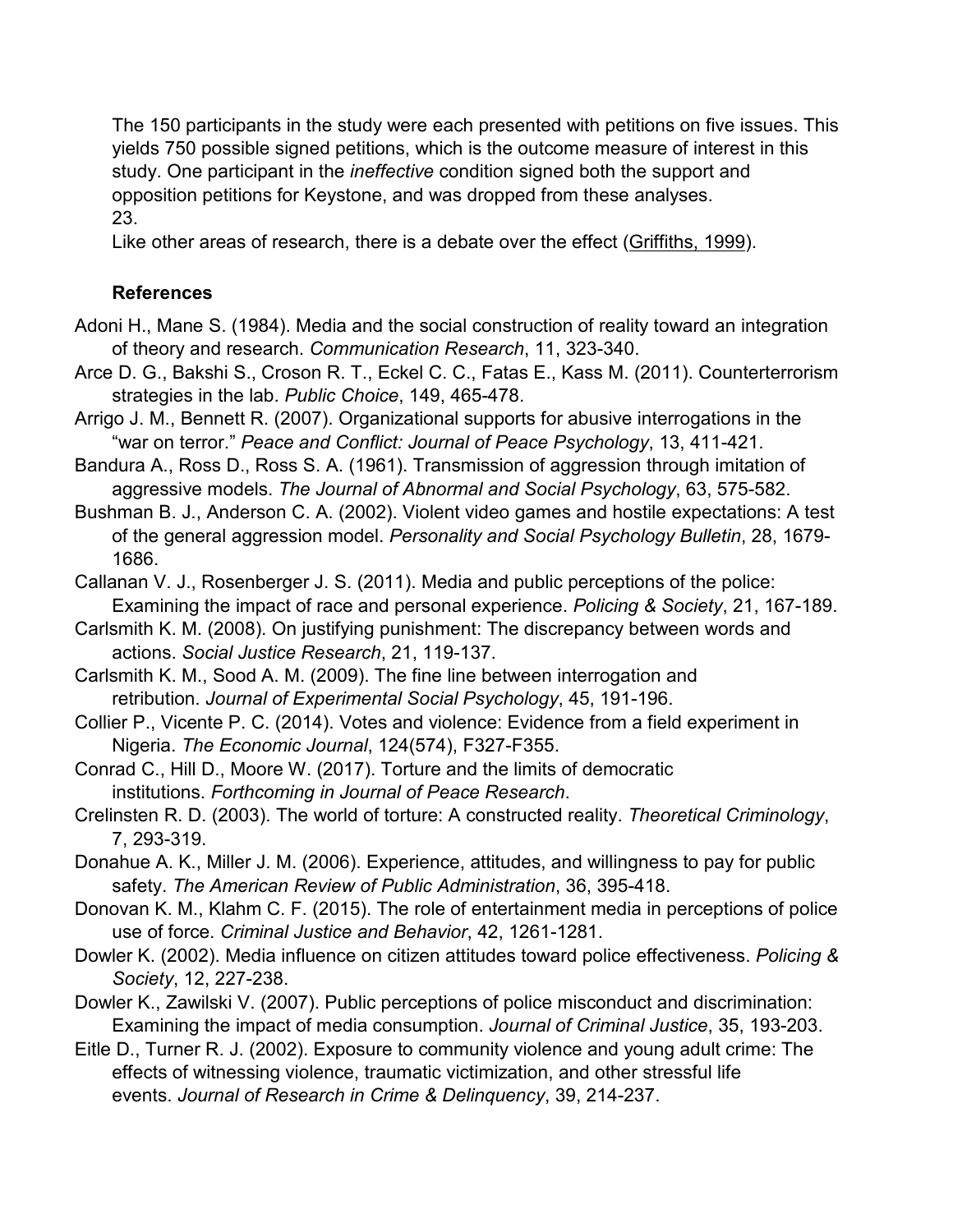- Eschholz S., Blackwell B. S., Gertz M., Chiricos T. (2002). Race and attitudes toward the police: Assessing the effects of watching "reality" police programs. *Journal of Criminal Justice*, 30, 327-341.
- Evans J. R., Meissner C. A., Ross A. B., Houston K. A., Russano M. B., Horgan A. J. (2013). Obtaining guilty knowledge in human intelligence interrogations: Comparing accusatorial and information-gathering approaches with a novel experimental paradigm. *Journal of Applied Research in Memory and Cognition*, 2, 83-88.
- Flynn M., Salek F. (Eds.). (2012). *Screening torture: Media representations of state terror and political domination*. New York, NY: Columbia University Press.
- Garland R. (1991). The mid-point on a rating scale: Is it desirable? *Marketing Bulletin*, 2, 66- 70.
- Gearty C. (2007). Terrorism and human rights. *Government and Opposition*, 42, 340-362.
- Gerbner G. (1998). Cultivation analysis: An overview. *Mass Communication and Society*, 1, 175-194.
- Gilboa E. (2005). The CNN effect: The search for a communication theory of international relations. *Political Communication*, 22, 27-44.
- Golash D. (2005). *The case against punishment: Retribution, crime prevention, and the law*. New York: New York University Press.
- Gray K., Wegner D. M. (2010). Torture and judgments of guilt. *Journal of Experimental Social Psychology*, 46, 233-235.
- Graziano L., Schuck A., Martin C. (2010). Police misconduct, media coverage, and public perceptions of racial profiling: An experiment. *Justice Quarterly*, 27, 52-76.
- Griffiths M. (1999). Violent video games and aggression: A review of the literature. *Aggression and Violent Behavior*, 4, 203-212.
- Gronke P., Rejali D., Drenguis D., Hicks J., Miller P., Nakayama B. (2010). US public opinion on torture, 2001–2009. *PS: Political Science & Politics*, 43, 437-444.
- Hill J., Oliver W. M., Marion N. E. (2010). "Shaping history" or "Riding the wave"? President Bush's influence on the public opinion of terrorism, homeland security, & crime. *Journal of Criminal Justice*, 38, 896-902.
- Horne A. (2009). Torture: A short history of its prohibition and re-emergence. *Judicial Review*, 14, 155-169.
- Huesmann L. R. (2007). The impact of electronic media violence: Scientific theory and research. *Journal of Adolescent Health*, 41(6), S6-S13.
- Janoff-Bulman R. (2007). Erroneous assumptions: Popular belief in the effectiveness of torture interrogation. *Peace and Conflict: Journal of Peace Psychology*, 13, 429-435.
- Kahneman D., Tversky A. (1982). On the study of statistical intuitions. *Cognition*, 11, 123- 141.
- Kahneman D., Tversky A. (1984). Choices, values, and frames. *American Psychologist*, 39, 341-350.
- Lagouranis T., Mikaelian A. (2007). *Fear up harsh: An army interrogator's dark journey through Iraq*. New York: Penguin.
- Meissner C. A., Redlich A. D., Michael S. W., Evans J. R., Camilletti C. R., Bhatt S., Brandon S. (2014). Accusatorial and information-gathering interrogation methods and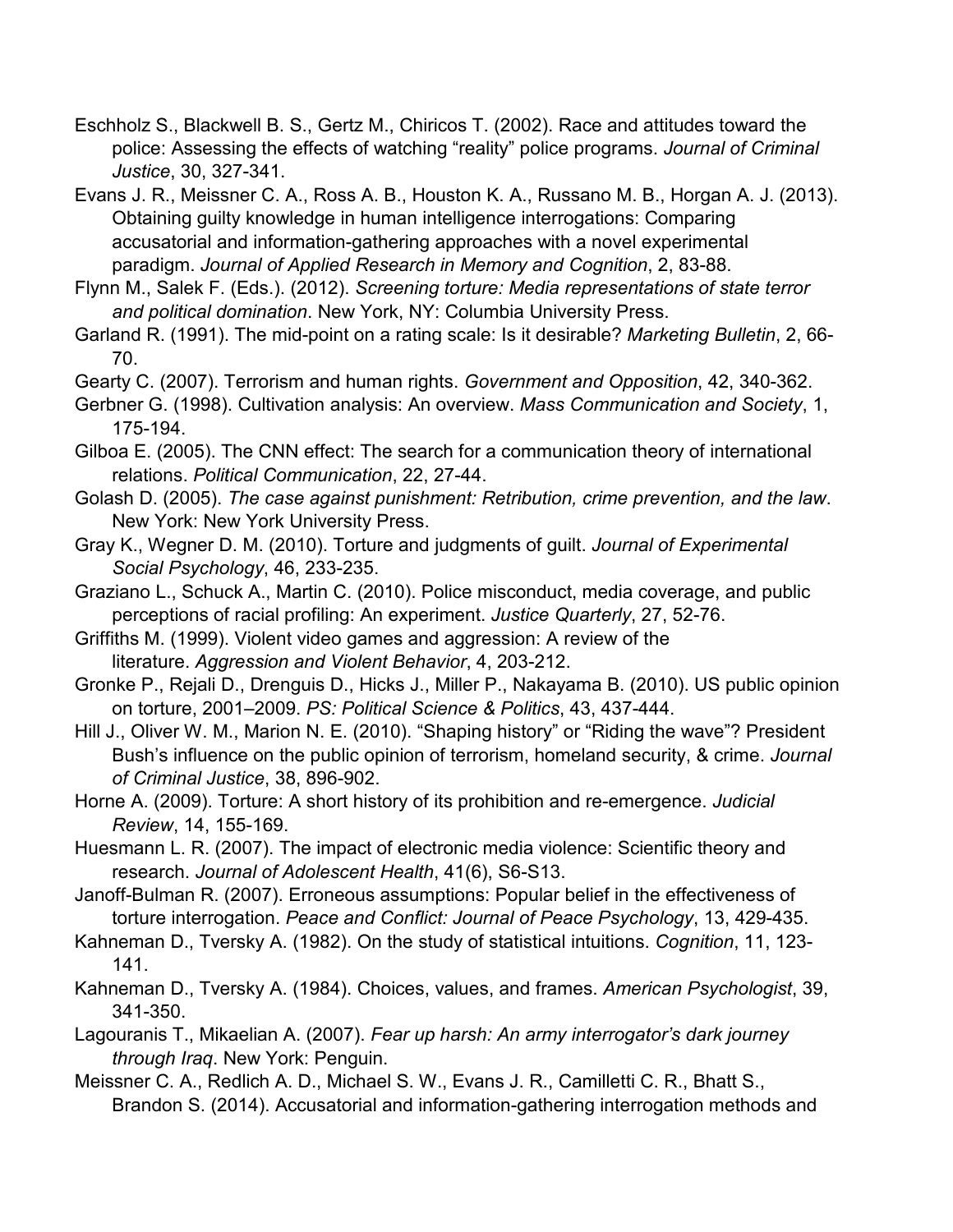their effects on true and false confessions: A meta-analytic review. *Journal of Experimental Criminology*, 10, 459-486.

- Miller J., Davis R. C. (2008). Unpacking public attitudes to the police: Contrasting perceptions of misconduct with traditional measures of satisfaction. *International Journal of Police Science & Management*, 10, 9-22.
- Miron A. M., Branscombe N. R., Biernat M. (2010). Motivated shifting of justice standards. *Personality and Social Psychology Bulletin*, 36, 768-779.
- Nellis A. M., Savage J. (2012). Does watching the news affect fear of terrorism? The importance of media exposure on terrorism fear. *Crime & Delinquency*, 58, 748-768.
- Nincic M., Ramos J. (2011). Torture in the public mind. *International Studies Perspectives*, 12, 231-249.
- Nordgren L. F., McDonnell M. H. M., Loewenstein G. (2011). What constitutes torture? Psychological impediments to an objective evaluation of enhanced interrogation tactics. *Psychological Science*, 22, 689-694.
- Norris J. I., Larsen J. T., Stastny B. J. (2010). Social perceptions of torture: Genuine disagreement, subtle malleability, and in-group bias. *Peace and Conflict: Journal of Peace Psychology*, 16, 275-294.
- O'Brien E., Ellsworth P. C. (2012). More than skin deep: Visceral states are not projected onto dissimilar others. *Psychological Science*, 23, 391-396.
- Opotow S. (2007). Moral exclusion and torture: The ticking bomb scenario and the slippery ethical slope. *Peace and Conflict: Journal of Peace Psychology*, 13, 457-461.
- Perreault W. D. (1975). Controlling order-effect bias. *Public Opinion Quarterly*, 39, 544-551.
- Piazza J. A. (2015). Terrorist suspect religious identity and public support for harsh interrogation and detention practices. *Political Psychology*, 36, 667-690.
- Piwowarczyk L., Moreno A., Grodin M. (2000). Health care of torture survivors. *Journal of the American Medical Association*, 284, 539-541.
- Prince S. (2009). *Firestorm: American film in the age of terrorism*. New York, NY: Columbia University Press.
- Redlich A. D. (2007). Military versus police interrogations: Similarities and differences. *Peace and Conflict: Journal of Peace Psychology*, 13, 423-428.
- Rejali D. (2009). *Torture and democracy*. Princeton, NJ: Princeton University Press.
- Riva P., Andrighetto L. (2012). "Everybody feels a broken bone, but only we can feel a broken heart": Group membership influences the perception of targets' suffering. *European Journal of Social Psychology*, 42, 801-806.
- Robinson P. (2000). The policy-media interaction model: Measuring media power during humanitarian crisis. *Journal of Peace Research*, 37, 613-633.
- Rynes S. L., Gerhart B., Minette K. A. (2004). The importance of pay in employee motivation: Discrepancies between what people say and what they do. *Human Resource Management*, 43, 381-394.
- Sanders J., Schuman M. W., Marbella A. M. (2009). The epidemiology of torture: A case series of 58 survivors of torture. *Forensic Science International*, 189(1), e1-e7.
- Santucci J. (2008). A question of identity: The use of torture in asymmetric war. *Journal of Military Ethics*, 7, 23-41.